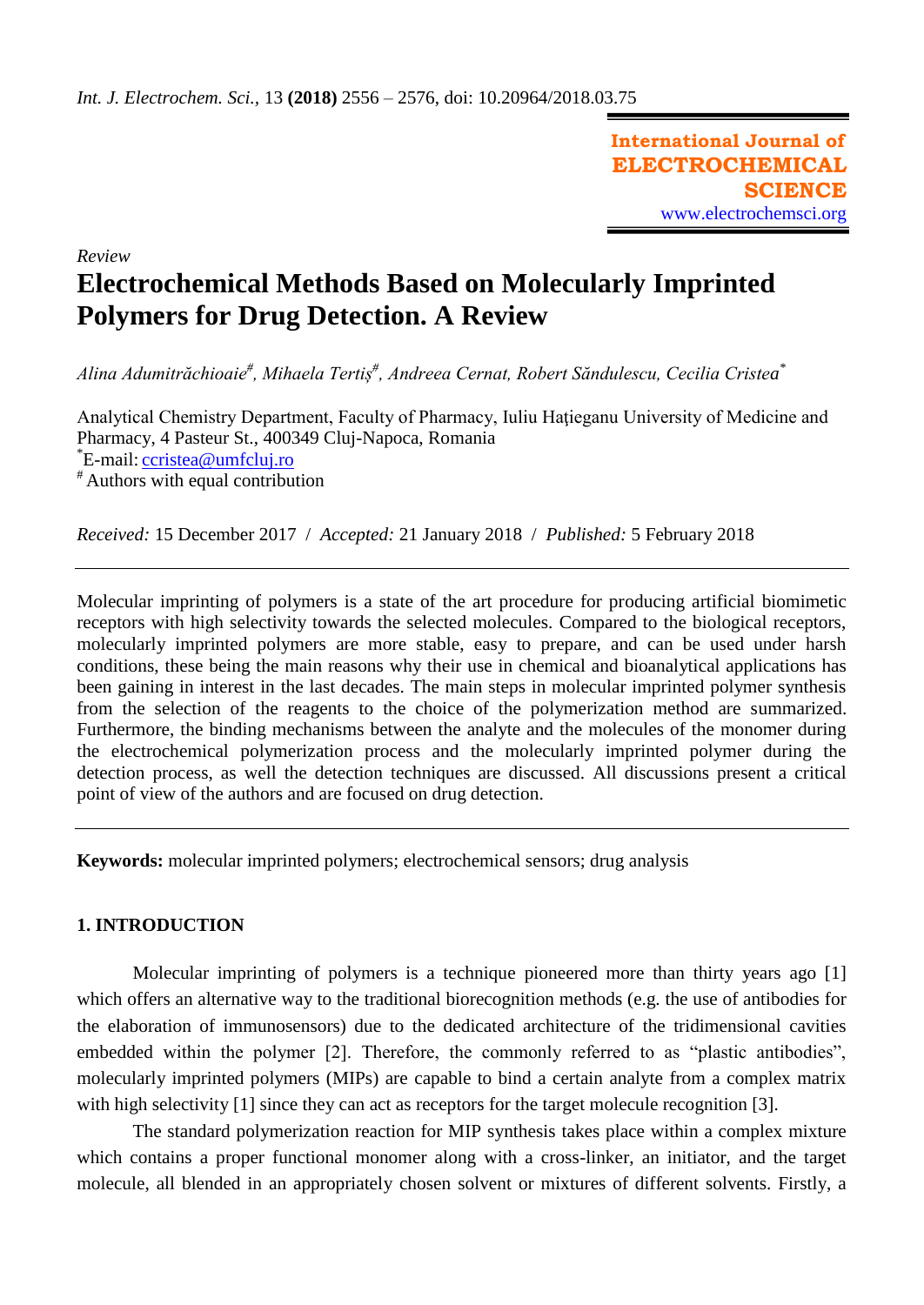pre-polymerization complex is formed, where the template is bounded to the monomer by different types of interactions, through covalent, semi-covalent, non-covalent or metal coordinated associations.

Depending on the type of bonding, the energy required for removing the template is different, being the highest in case of covalent bonds and the lowest in case of non-covalent ones. Therefore, non-covalent bonding is more versatile, which allowed it to become the preferred strategy for MIPs preparations [1]. Upon removal of the template molecule from the polymeric matrix, complementary cavities result, with specific shape, structure and functional groups, which will act as specific binding sites for the molecules previously removed [4]. The schematic representation of MIP synthesis is presented in Figure 1.



**Figure 1**. Molecular imprinting of a polymer

Due to their numerous advantages, among them being noticed the low costs, high stability and affinity towards the target molecule, as well as easily to integrate in standard fabrication processes, MIPs have drawn attention within the scientific world [6]. Hence, a multitude of applications involving MIPs have been developed, such as solid phase extraction, affinity separation, chemical sensors, immuno-like assay, or controlled (targeted) drug delivery. Even if the majority of applications which involves MIPs are correlated with affinity separation techniques, the development of MIP based sensors has been intensively studied [6]. MIPs could be used to gather qualitative and quantitative information for analytes from many classes, including: biomolecules (proteins, amino acids, and enzymes), drugs from pharmaceutical dosage forms or biological samples, along with pesticides which can also be traced in food [7]. However, traditional strategies (e.g. bulk synthesis) used for MIP fabrication present some drawbacks, such as leakage or incomplete removal of the template, random distribution of binding sites, slow mass transfer, and irregular morphology [8]. Different imprinting strategies, such as *in situ* polymerization or core shell MIP synthesis, were applied in order to minimize these shortcomings.

Since the presence of drugs in nowadays living has become a habitual pattern in the majority of people's lives, their detection and analysis has become utterly important. Whether it is about therapeutic drug monitoring, doping, recreational drugs, and quality control in pharmaceutical industry, clinical toxicology, forensics or environment, analytical testing is an important key for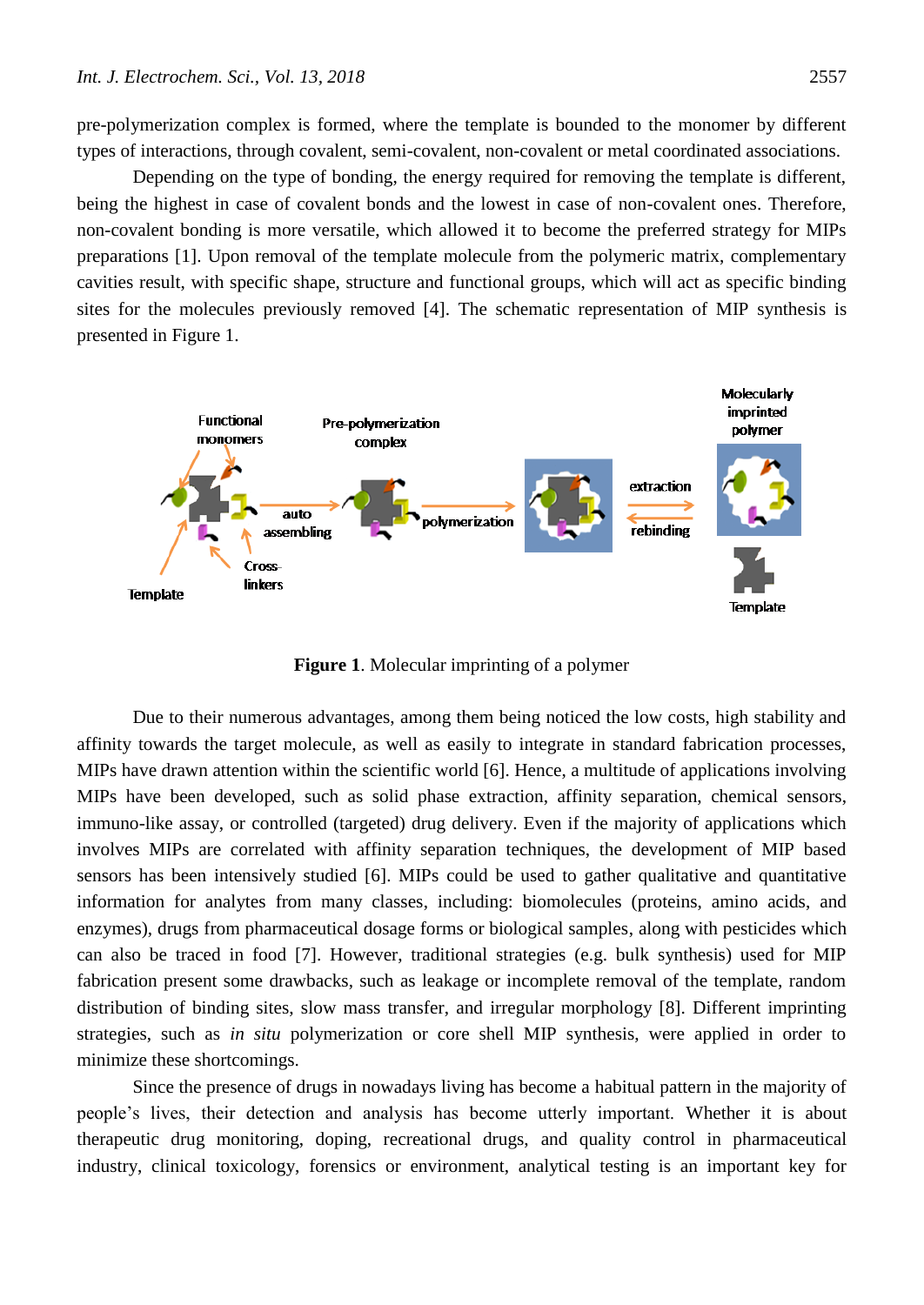discovering the presence of unrelated or incidental substances. Using MIPs in drug analysis has been studied for a couple of decades now, as they can be used to extract only the desired molecule [9]. Sensitivity could be also substantially improved by using electrochemical techniques as detection methods for MIPs based sensors, these types of procedures coming with the outstanding possibility of miniaturizing the devices, obtaining hand-held or even point-of-care devices [10].

Although over the last couple of years a multitude of reviews and books were published on molecularly imprinted polymers, there is only a scarcity among them that particularly treat the subject of electrochemical based ones. Moreover, this review presents a critical general view over the molecularly imprinted polymers used in electrochemical detection of drugs. Additionally, the synthesizing constituents as well as the interactions between them, the polymerization techniques and electrochemical detection methods reported in literature in the last years are summarized.

## **2. SYNTHESIS METHODS FOR MOLECULARLY IMPRINTED POLYMERS**

### *2.1. Molecularly imprinted polymers constituents*

Depending on the nature of the template molecule, the elements for the polymerization mixture are selected: the monomer, the cross-linker, the initiator and the appropriate solvent which facilitates the binding of the components. Each ingredient added within the polymerization blend has its particular influence over the properties and performances of the final MIP.

# *2.1.1. Monomers*

The monomer interacts with the template molecule due to their functional groups, leading to the development of the pre-polymerization complex, this being a crucial step in the MIP synthesis. Within its structure, two types of elements can be identified: the ones capable of recognizing and interacting with the template and the polymerizable unit [11].

Methacrylate [12-23] and vinyl [14, 24, 25] based monomers are often used for MIPs synthesis through a free radical mechanism [6]. Besides these, silane based monomers [26-29], pyrrole derivatives [30-34] and *p*-aminothiophenol [35-37] are also frequently used, being exploited for the benefits brought by their functionalities.

There are numerous publications in the literature that cover this subject, some of them being cited herein [2, 11, 38-40].

# *2.1.2. Cross-linkers*

A cross-linker is an organic (rarely inorganic) compound which is added within the polymerization blend, with the main purpose of fixing the molecules of the monomer around the ones of the template.

The cross-linkers that are most oftenly encountered in MIP development are methacrylate based ones [41-45], followed by thiophene ones [46, 47], silanes [26, 48] and also glutharaldehyde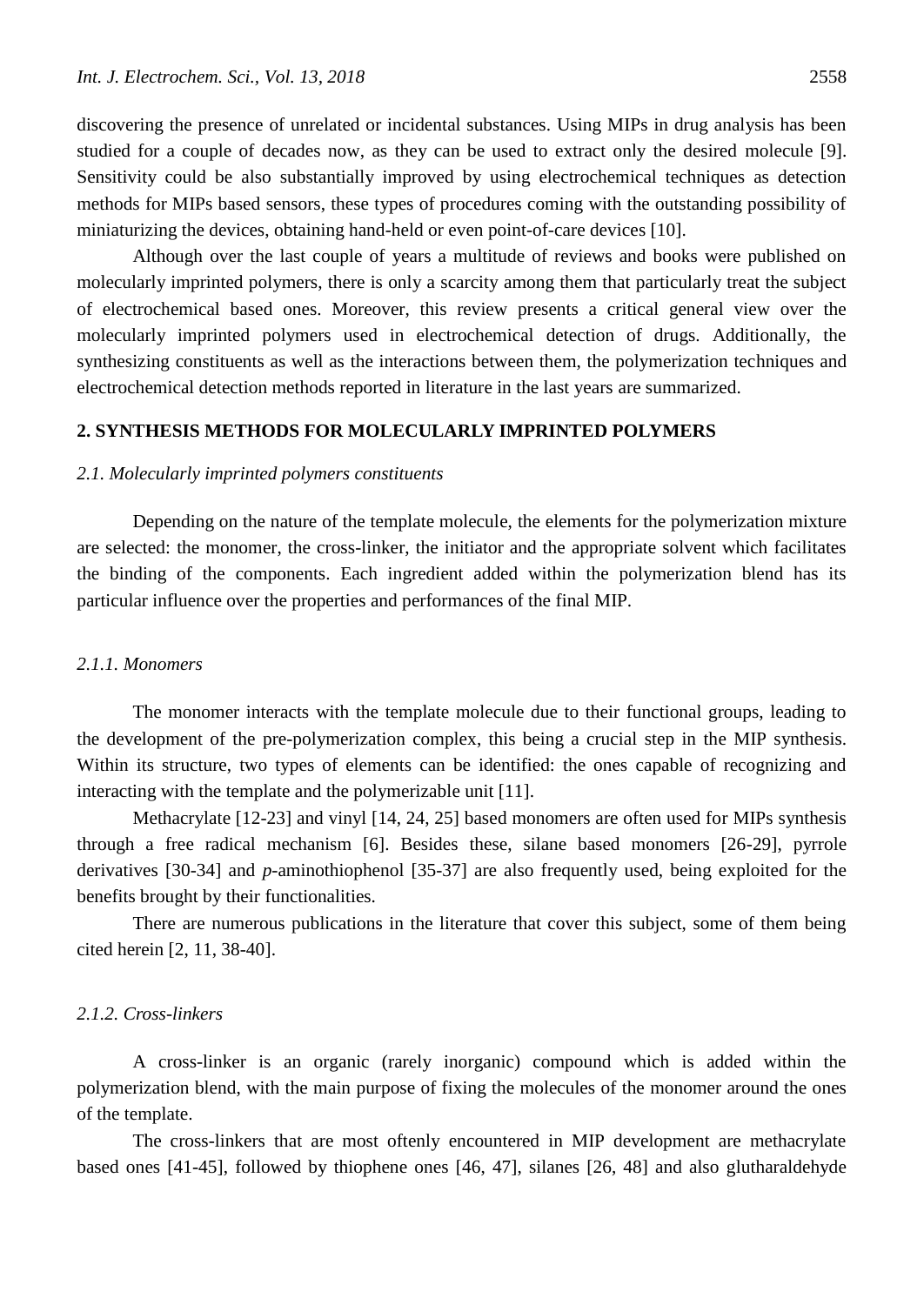[49] and *N,N'*-methylene bis-acrylamide [12]. The cross-linker has a crucial role in the stability of the polymer, which is why is added in almost all mixtures for MIP fabrication [11, 39, 40, 44].

# *2.1.3. Initiators*

Polymerization is a chain reaction that starts with the activation of a single monomer's molecule that becomes the active center of the entire reaction. The triggering of the reactive species is generally due to the presence of an initiator in the polymerization mixture. The initiators can be classified in three major classes: thermal initiators (the most commonly used being benzoyl peroxide and azo-*bis*-isobutyronitrile [11]), redox initiators and photo-initiators, respectively. In Table 1, the most used initiators for MIP synthesis are mentioned.

| <b>Initiators</b>                  | <b>Chemical</b><br>structure | Ref.               | <b>Initiators</b>                                      | <b>Chemical</b><br>structure | Ref.   |
|------------------------------------|------------------------------|--------------------|--------------------------------------------------------|------------------------------|--------|
| Benzoyl<br>peroxide                |                              | $[11]$             | Ethyl 2-chloro-<br>propionate                          | $H_3C$<br>$CH_3$             | $[25]$ |
| $Azo-bis-$<br>isobutyro<br>nitrile |                              | [13,<br>16,<br>50] | $2,2$ -Azo-bis- $(2,4$ -<br>dimethyl<br>valeronitrile) |                              | $[51]$ |
| Ammonium<br>persulphite            | NH <sub>4</sub>              |                    |                                                        |                              | $[52]$ |

**Table 1.** Commonly used initiators for MIP synthesis

## *2.2. Preparing strategies for MIP*

Over the years, various polymerization techniques have been studied for the synthesis of MIP. Among them, the most used methods are the ones which follow a free radical mechanism (free radical polymerization): bulk polymerization, suspension, emulsion or precipitation polymerization and solgel methods [10, 53]. Given the fact that the previously mentioned methods have been repeatedly explained and discussed in the last years' literature [11, 54-57], only a brief comparison between these ones has been centralized in the Table 2.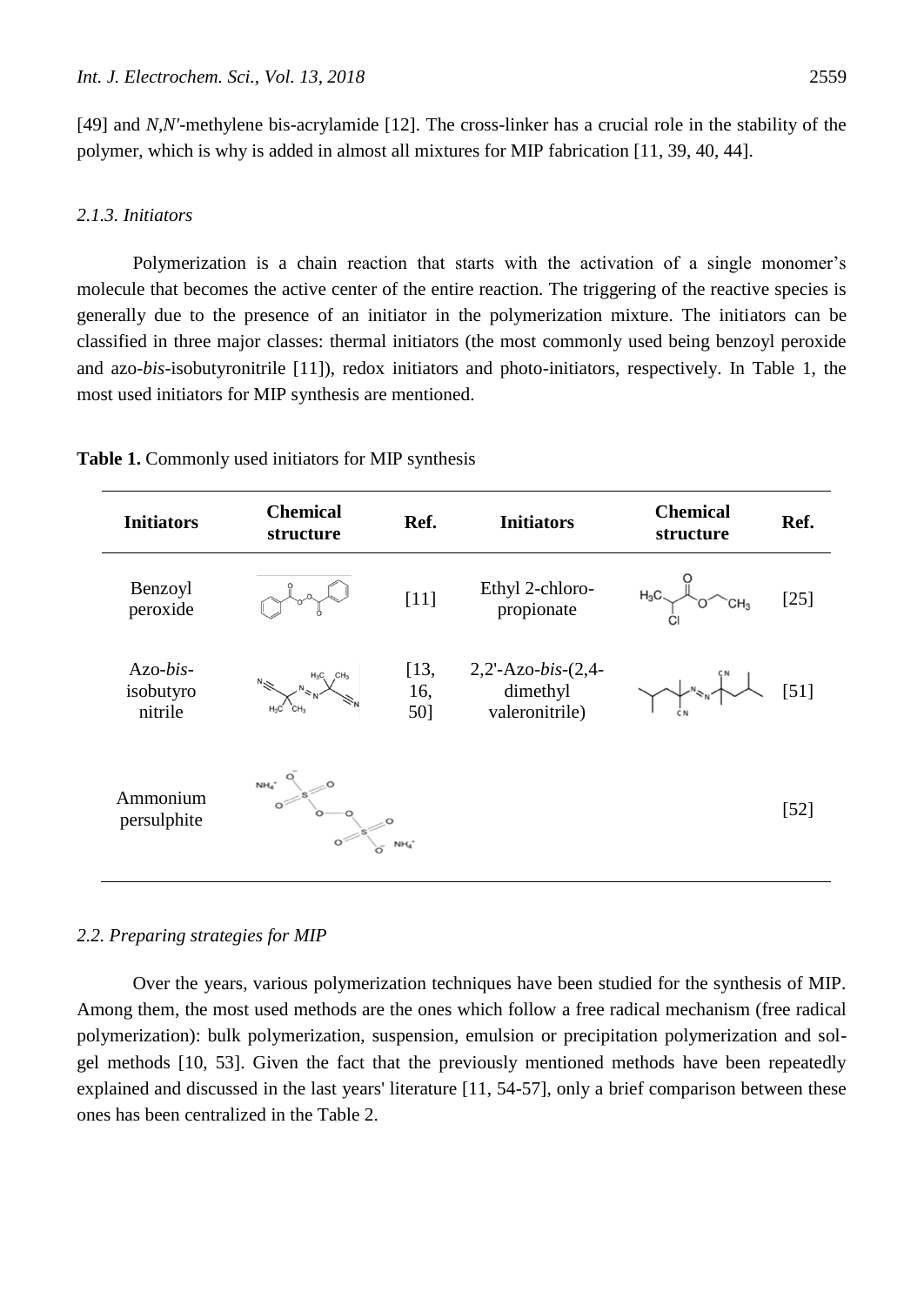| Method used for MIP synthesis         |                                   | <b>Benefits</b>                                                                                                                                                                                                                                                   | <b>Drawbacks</b>                                                                                                                                                                                                              |  |  |
|---------------------------------------|-----------------------------------|-------------------------------------------------------------------------------------------------------------------------------------------------------------------------------------------------------------------------------------------------------------------|-------------------------------------------------------------------------------------------------------------------------------------------------------------------------------------------------------------------------------|--|--|
| <b>Free radical</b><br>polymerization | <b>Bulk</b><br>polymerization     | - The compounds in the blend<br>are in liquid state<br>- No additional solvent is<br>needed<br>- The easy control over the<br>size of the MIP particles<br>- Low cost<br>- Easy in preparation                                                                    | - The obtained MIP requires<br>grinding<br>- Some irregularities in the shape<br>of the particles<br>- Requires high amount of<br>porogen agent<br>- Binding sites can be destroyed<br>during the MIP elaboration<br>protocol |  |  |
|                                       | <b>Suspension</b>                 | - Regular shape MIP<br>microspheres are obtained<br>- A MIP film with high<br>porosity is obtained                                                                                                                                                                | - A reaction mixture that<br>contains both aqueous and<br>organic phases is required<br>- The presence of a stabilizer<br>and a surfactant is mandatory<br>- The monomer and the initiators<br>are hydrophobic                |  |  |
|                                       | Precipitation<br>polymerization   | - Regular shape MIP beads are<br>obtained in good yields<br>- The polymeric chains are<br>growing individually to<br>microspheres<br>-The presence of porogen<br>agents in the reaction mixture<br>is not necessary<br>-Easy procedure and less time<br>consuming | - Precipitation only takes place<br>when the polymeric chains are<br>large enough to be insoluble in<br>the reaction mixture                                                                                                  |  |  |
|                                       | <b>Emulsion</b><br>polymerization | -It is not necessary to add any<br>stabilizer or surfactant to<br>produce monodisperse MIP<br>beads by using this technique                                                                                                                                       | -A hydrophilic initiator, a<br>hydrophobic monomer and an<br>emulsifier agent needed                                                                                                                                          |  |  |
| Sol-gel polymerization                |                                   | - Easy controllable pores size<br>- High mechanical stability<br>- High thermal stability                                                                                                                                                                         | - Low sensitivity<br>-Slow kinetics<br>-Low response time                                                                                                                                                                     |  |  |
| <b>Seed polymerization</b>            |                                   | - Sub-micron sized particles<br>are used<br>- The polymerization takes<br>place at the surface of the<br>particles<br>- The thickness of the<br>polymeric layer can be easily<br>controlled<br>- Largely, equal in size and<br>shape particles are obtained       |                                                                                                                                                                                                                               |  |  |

**Table 2.** Advantages and disadvantages of polymerization methods for MIP synthesis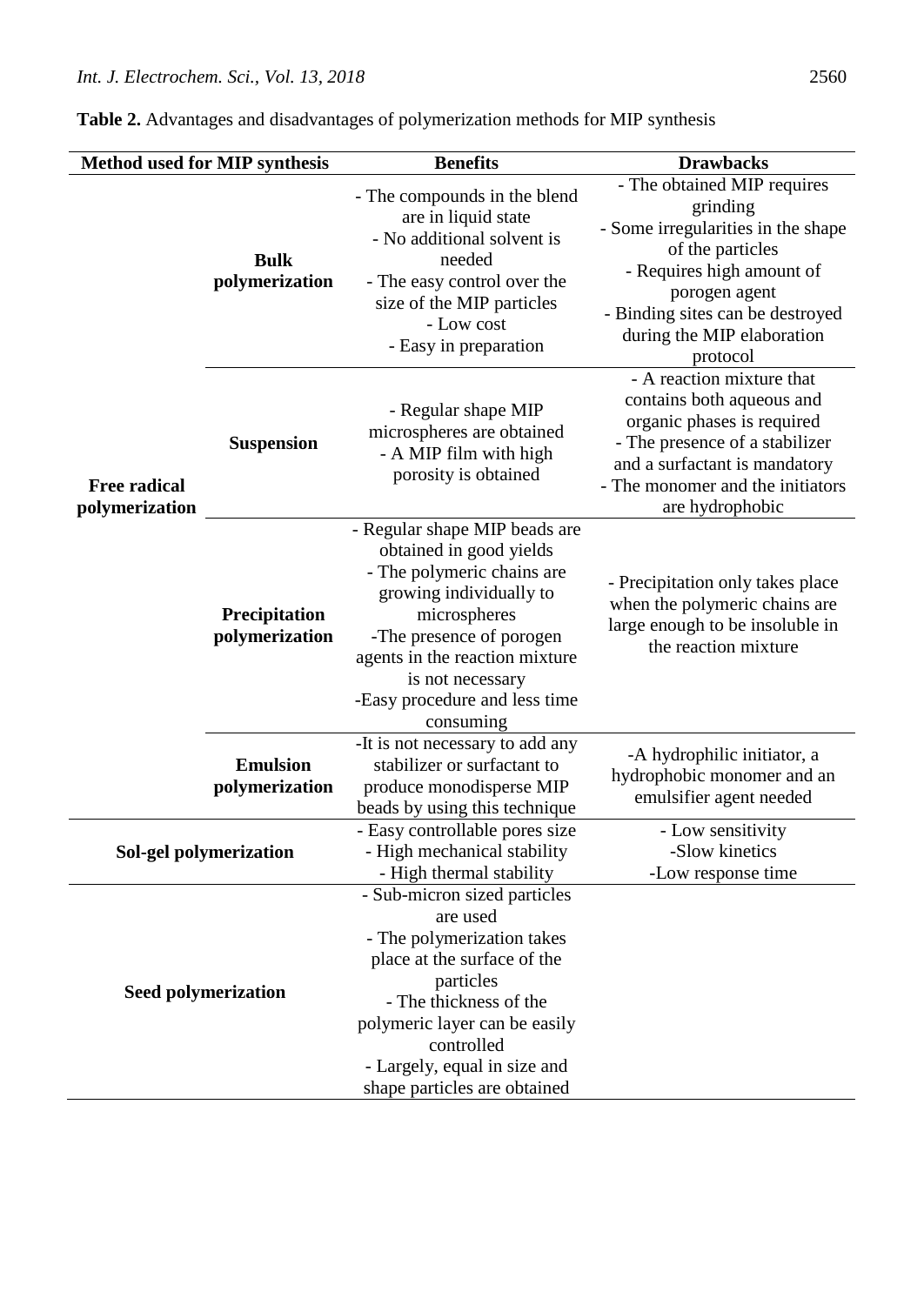|                               | - Monolithic MIPs are          |                                |
|-------------------------------|--------------------------------|--------------------------------|
|                               | obtained                       |                                |
|                               | - The imprinted polymer is     |                                |
|                               | created on the surface of the  |                                |
|                               | transducer or is immobilized   |                                |
|                               | after its preparation          | - Harsh conditions are often   |
|                               | -Easy control of the MIP layer | needed to remove the template  |
| <i>In situ</i> polymerization | density and thickness          | molecule                       |
|                               | -Homogenous and controlled     | -Slow kinetics for the removal |
|                               | polymer coatings are           | and rebinding of the template  |
|                               | generated                      |                                |
|                               | -The mass transfer is          |                                |
|                               | facilitated during analysis    |                                |
|                               | -Fast response to template is  |                                |
|                               | assured                        |                                |

The polymerization process includes not only the optimal composition of the polymerization mixture (pre-polymerization), but also the selection of the polymerization technique and the experimental parameters, along with the most efficient method of extraction for the template molecule. Easy, quick and cheap methods that lead to reproducible results are represented by electrochemical polymerization techniques, an increasing interest in engaging these methods for MIP preparation being observed [2]. The polymeric film can be directly obtained onto the surface of the electrode through CV or other electrochemical technique, followed by the extraction of the template performed either by chemical, with different solvents, or by electrochemical methods. Hence, for the detection of warfarin, a MIP based sensor was electrochemically obtained through CV, starting from resorcinol as a monomer. After the polymerization, an electrochemical extraction for the molecules of warfarin was also chosen, using a 0.1 M NaOH solution along with CV scanning, the extraction process being monitored through UV-Vis tests [58]. The template extraction through CV is probably governed by the changes in the functionalities in both the target and the polymer due to the electrochemical oxidation/reduction processes that occur during the scanning of the potential range. By changing the template and the solvent for extraction (using  $H_2SO_4$ ), a MIP for metronidazole was developed [59]. Another electropolymerization using *o*-phenylenediamine as monomer for a MIP for acetaminophen detection was followed by an ethanol extraction using DPV for checking the progress of the extraction [60].

Within the electrochemical polymerization methods, an important factor is represented by the applied potential along with the number of cycles. If the last factor influences the growth in thickness of the polymeric film, the applied potential has a crucial role in the mechanism of polymerization, constituting a border between the desired reaction and the physical process of adsorption at the surface of the working electrode. Moreover, the functional groups within the monomer structure play a role in the polymerization outcome. Hence, the presence of amino or hydroxyl groups favors the formation of the polymer [61]. The functional group that is firstly prone to oxidation is the amine one, forming a radical cation, which will be involved in radical-radical interactions with another molecule of monomer with the formation of a dimmer structure. The mechanism pursues in the same manner,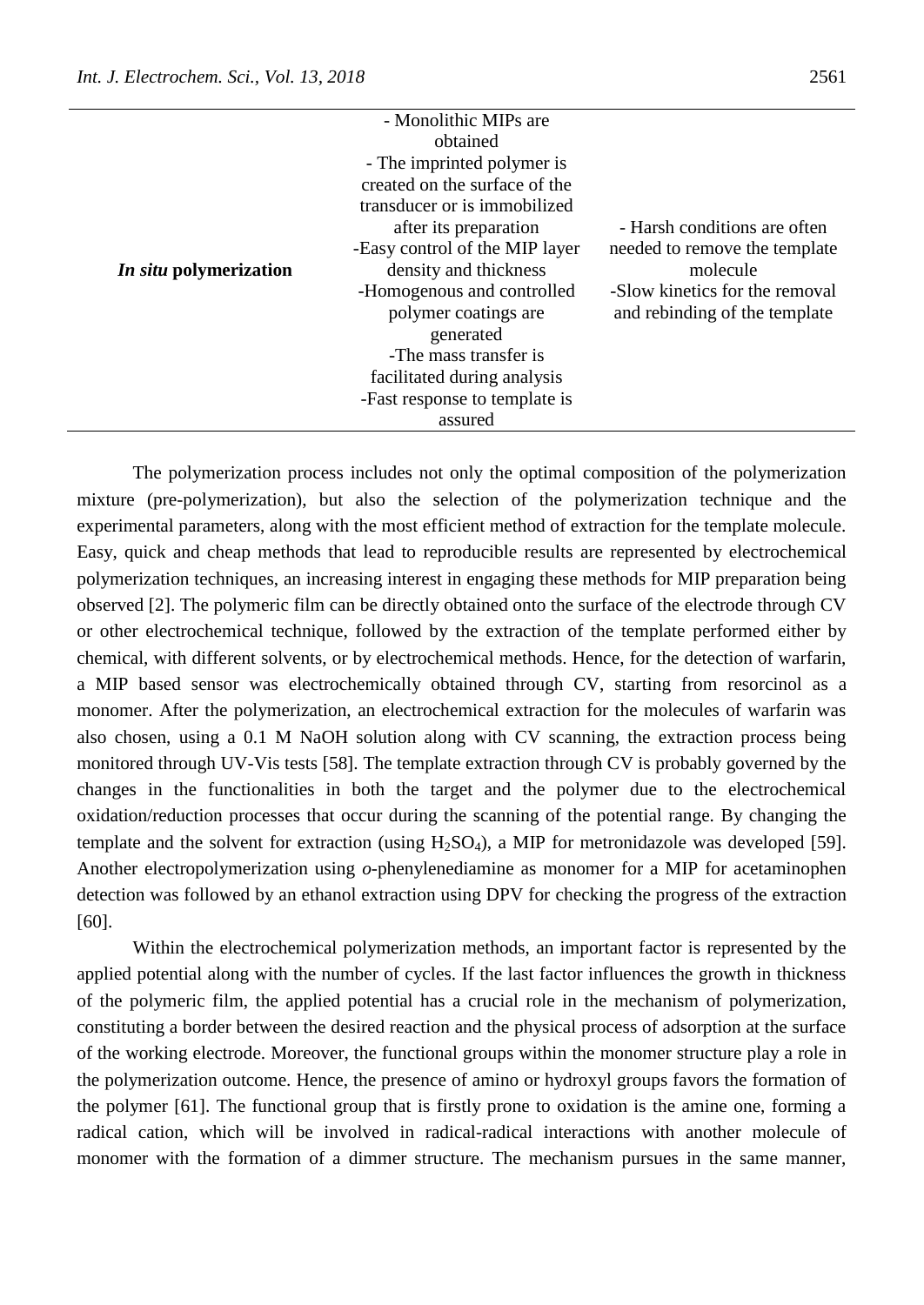leading to the growth of the polymeric film [62]. The hydroxyl groups, present within the monomer structure, promote the link between the monomer and the template molecule through hydrogen bonds. During the electropolymerization, the analyte diffuses toward the working electrode surface, passing through the polymer matrix, interacting with the monomer units and hence creating specific recognition sites [63].

The amount of monomer added within the polymerization mixture, as well as the ratio between the monomer and cross-linker, influence the sensitivity of the sensor. For example, by using a 0.5:1 ratio of methacrylic acid: ethyleneglycol dimethacrylate instead of an 1:1 ratio, the sensitivity toward a 0.5 M chloramphenicol solution of the sensor based on MIP increased by more than 100%. An explanation could be the MIP rigidity determined by the higher quantity of cross-linker, which preserves the formed cavities for the analyte rebinding [64].

Another strategy that can be taken into consideration when developing a MIP sensor is whether the template should be added within the polymerization mixture or previously attached to the surface of the working electrode, before the polymerization occurs. An example cited in literature is a MIP based sensor for vancomycin, where the antibiotic was immobilized on glass beads prior to the polymerization. The polymeric film then covered the empty spaces between the template molecules [65].

Over the years, several studies have been performed for the optimization of the electrodes surface and implicitly for the sensitivity enhancement. Hence, various nanomaterials have been used in association with MIPs, along them being present: metal or magnetic nanoparticles, carbon nanotubes, graphene oxide, or even biomolecules like enzymes for signal amplification [66].

Several studies mention the use of multi-walled carbon nanotubes (MWCNTs) in association with  $Fe<sub>3</sub>O<sub>4</sub>$  magnetic nanoparticles as a support for MIPs which are used to detect different drugs: kanamicin [6, 15], ciprofloxacin [67]. By using both of the above materials, the electron transfer, electrocatalyst properties and the sensor sensitivity were improved [67]. Moreover, the use of MWCNTs provides the sensors strength, flexibility and high thermal and electrical conductivity [27]. M. Lütfi *et al.* [68] described a 2-aminoethanethiol functionalized MWCNTs associated with Fe@Au nanoparticles used as a platform for the fabrication of an imprinted polymer for the detection of cefexime, whereas another study reports the association of MWCNTs with Au nanoparticles (AuNPs) as a support for a MIP for the detection of ampicilin [69]. A different study shows the use of *N*–Codoped reduced graphene oxide along with silver, as a support for the MIP electrochemically synthesized with salbutamol as template molecule [70].

Within the last years, the association between MIPs and some fluorescent materials has got scientists attention, quantum dots (QD) being the ones with many advantages, like: small and symmetric emission spectrum and a high signal to noise ratio. In association with MIP, a higher sensitivity and selectivity towards the template molecule is observed [26].

# *2.3. Types of physico-chemical interactions during the imprinting process*

A MIP can form with the template molecule several types of bonds: covalent, semi-covalent, non-covalent or metal coordinated, as shown in Figure 2 [71]. The imprinting of polymers through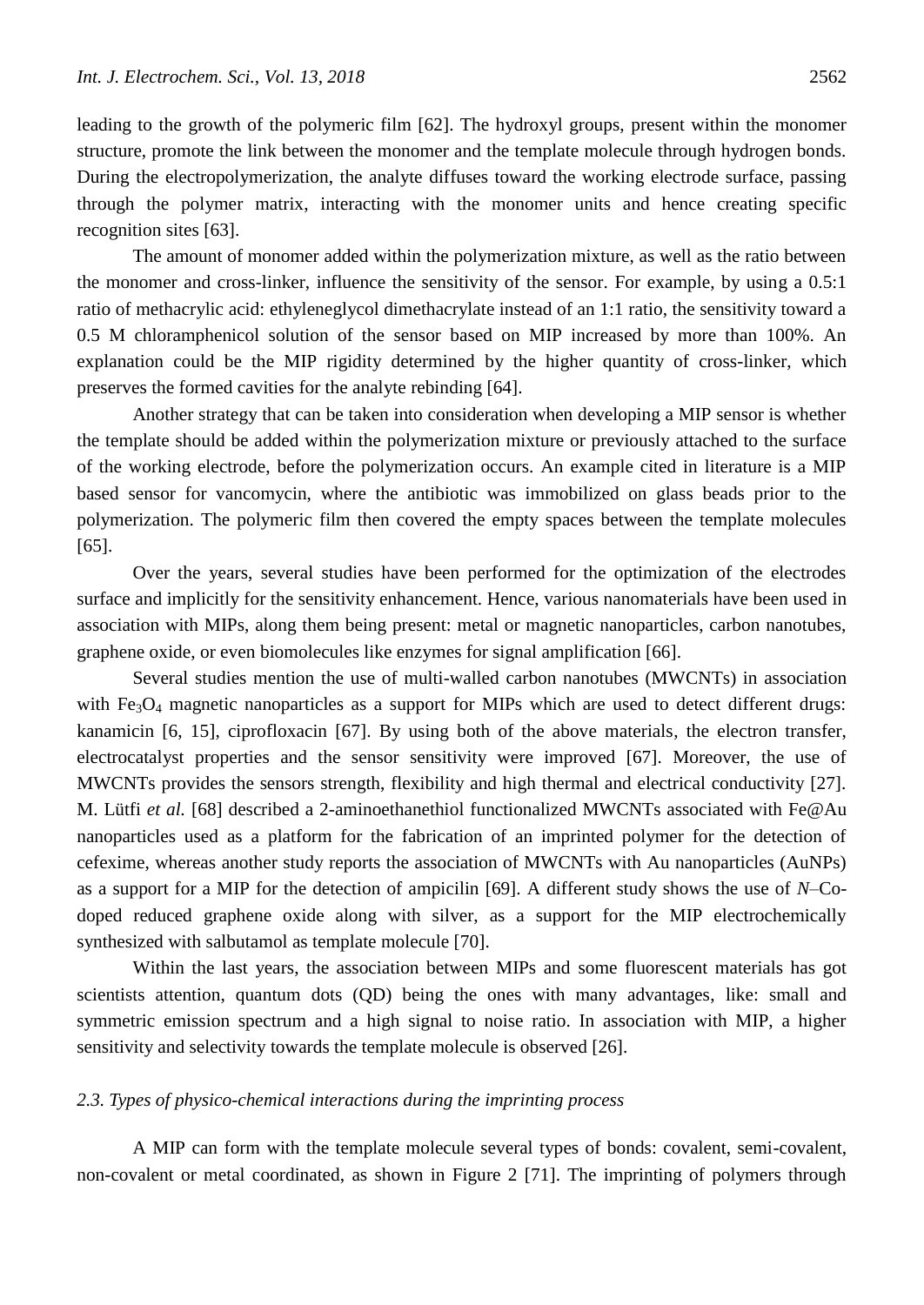covalent bonds (pre-assembly method) is applied especially in the case of compounds without functionalities. Covalent bonds can be strong or readily reversible, the first ones being represented by carboxylic ester groups, whereas the second ones imply Schiff's base, boronate esters or ketal/acetal chains [72]. The further polymerization process allows the formation of cross-linking polymers, and the extraction of the template molecules after the breaking of the covalent bonds leads to the formation of the recognition cavities [73].



**Figure 2.** Types of interactions between the template (target molecule), the monomer and the MIPs: (i) noncovalent (nonionic), (ii) noncovalent (electrostatic/ionic), (iii) covalent, (iv) semicovalent and (v) metal coordination "Reprinted with permission from [71]. Copyright (2018) John Wiley and Sons"

This method is not often used due to the strong covalent bonds which hinder the template extraction from the MIP layer. Semi-covalent imprinting implies the covalent bonding of the template molecule to the monomer in the pre-polymerization stage (through an amidic bound or by the formation of an ester), followed by the non-covalent rebinding of the analyte. Moreover, this method is known for the possibility of using sacrificial spacers [56]: compounds that are removed along with the analyte ones. Among the compounds that can play the role of sacrificial spacer, the ones with carbonyl group are taken into account as well as salicylate and molecules with silyl groups.

Recent studies led to the discovery of custom designed monomers for specifically targeting a certain template and also to the development of inclusion complexes, mostly using cyclodextrin derivatives as monomers [72]. Molecular imprinting in association with metal ions leads to the expansion of MIPs applications. Metal ions are used with the purpose of facilitating the interactions between the monomer and the template molecule during the pre-polymerization stage, creating ionic bonds instead of the significantly weaker hydrogen ones [74].

When choosing a functional monomer or a cross-linker, the possible interactions with the template molecule have to be taken into consideration, the final goal of this process being its efficient entrapment within the polymeric layer. Moreover, a crucial step that has to be considered before the polymerization is the possibility of efficiently removing the template from MIP by easily neutralizing these interactions. Another aspect includes the fact that the intermolecular forces between the analyte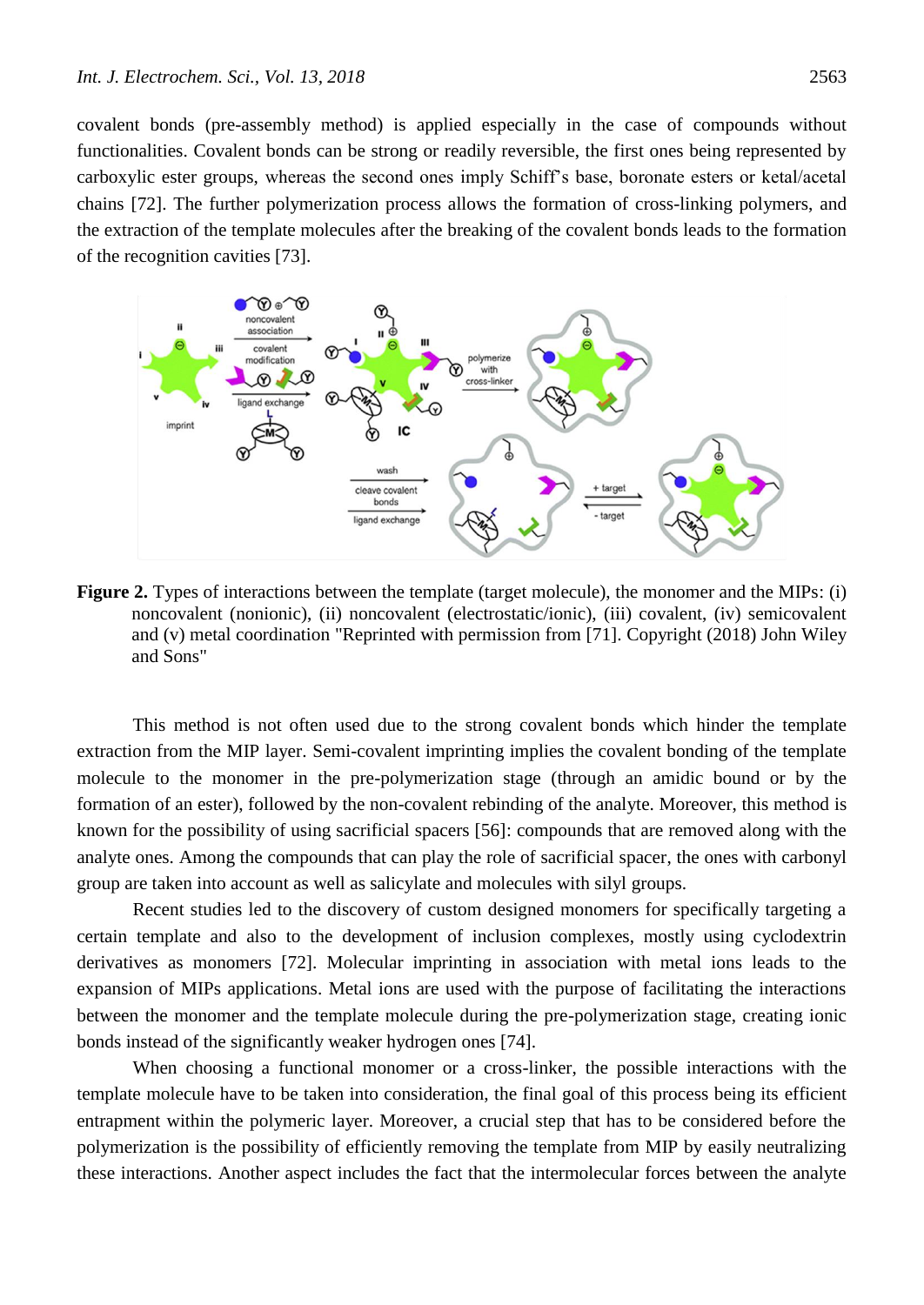and the polymer should be strong enough to assure the affinity of the rebinding in order to assess the selectivity for the target in complex matrices. The presence of a cross-linker usually leads to a stable and rigid film, avoiding the deformation of the cavities after the template extraction [19].

The most often used strategy is to form initially a complex between the monomer, cross-linker and template based on non-covalent interactions such as hydrogen bonds, *π- π\** or van der Waals interactions, hydrophobic and electrostatic forces. For example, in case of MIP for fluoxetine, the use of methacrylic acid as monomer allows the formation of hydrogen bonds between the carboxyl group, which is an H donor and the secondary amine and fluorine centers of the analyte. Contrary, the presence of vinyl benzene leads to a self-assembled complex formation with the target molecule based on  $\pi$ - $\pi$  interactions between the benzene rings. The interactions between itopride hydrochloride (ITOH) as template, methacrylic acid (MAA) as functional monomer, ethylene glycol dimethacrylate (EGDMA) as a cross-linker and dimethyl sulfoxide (DMSO) as porogen agent are presented in Figure 3 along with SEM characterization of the polymeric film [4].



**Figure 3**. Schematic representation of the MIP synthesis procedure (I); optimized conformation of self-assembly complex of itopride hydrochloride (II) SEM images of PVC membrane containing 1% NIP (a) and PVC membrane containing 1% MIP. "Reprinted with permission from [4]. Copyright (2018) John Wiley and Sons"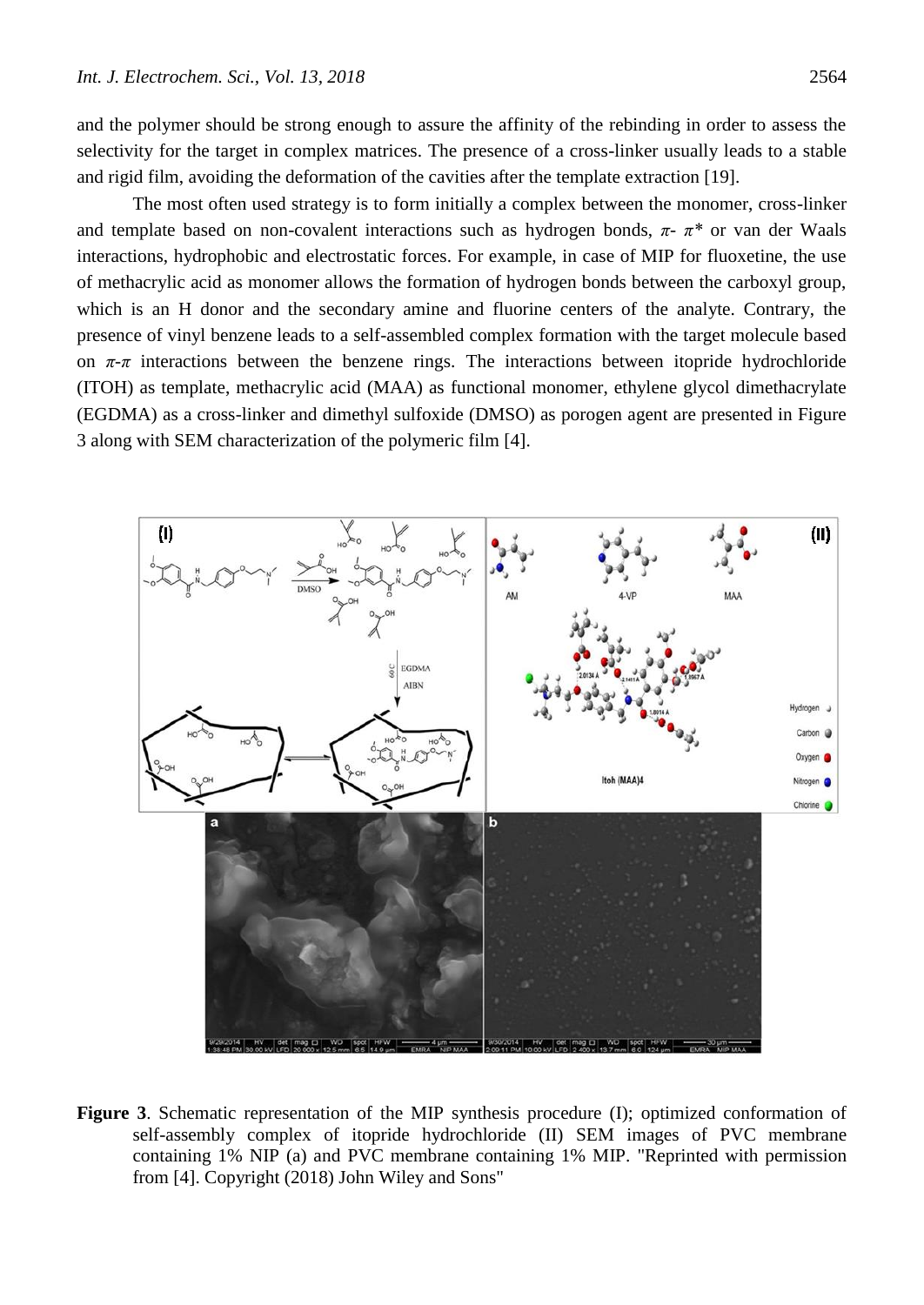The rebinding process is mainly influenced by the spatial structure complementation of imprinting cavities to the template molecules and the interactions between the analyte and the residual functional groups in the polymeric matrix. For almost all the examples, hydrogen bonding is responsible for the molecular immobilization during the rebinding and it seems that other analytes and possible interferents do not match with the template imprinted cavities, this providing the so-called anti-interference capability, a very important property when detecting analytes in multicomponent samples [59].

In the case of MIP sensors, low concentrations of analyte in samples determines the preferential occupancy of the high affinity cavities on polymer surface, while those with lower affinity, situated in the film depth, will be occupied only after the contact with concentrated solutions. Thus, it is very important to study and clarify the response of the sensor at different concentrations of analyte, including the ones at molecular level [75].

The preconcentration of template molecules onto the electrode surface is achieved through the interactions with the monomer or/and the cross-linker that occurred before polymerization. Due to this step, a higher number of template molecules are immobilized later in the MIP film, increasing the amount of imprinted sites and thus increasing the sensitivity of the sensor [76]. The optimum ratio between monomer and template in the polymerization mixture has to be also found in order to access a good quantity of recognition binding sites [77].

# **3. APPLICATIONS OF ELECTROCHEMICAL MIPs BASED SENSORS IN DRUG DETECTION**

Electrochemical detection techniques represent rapid and cost-effective drug detection methods due to their sensitivity, selectivity and the possibility of using biological or environmental samples without any complex, time consuming pretreatment. Moreover, the prospect of miniaturizing the devices while maintaining the previously mentioned proprieties enriches the list of advantages, this technique being well suited for the quality control of drugs.

# *3.1. Electrochemical methods for characterization of MIPs and drugs detection*

One of the most important and extensively used electrochemical technique is CV, which implies the monitoring of the current while reversibly varying the potential applied on the working electrode at a certain scan rate. Due to the inaccurate measurement of the peak currents, CV is not suited for quantitative determinations, but rather for qualitative ones, specifically the characterization of the imprinted surface [78].

An enhanced sensitivity and accuracy is achieved by using small-amplitude pulses which lay the ground for differential pulse voltammetry (DPV), a widely used method for quantitative measurements [78]. Another technique with an outstanding versatility is square wave voltammetry (SWV), which is considered one of the most advanced voltammetric methods due to its faster scan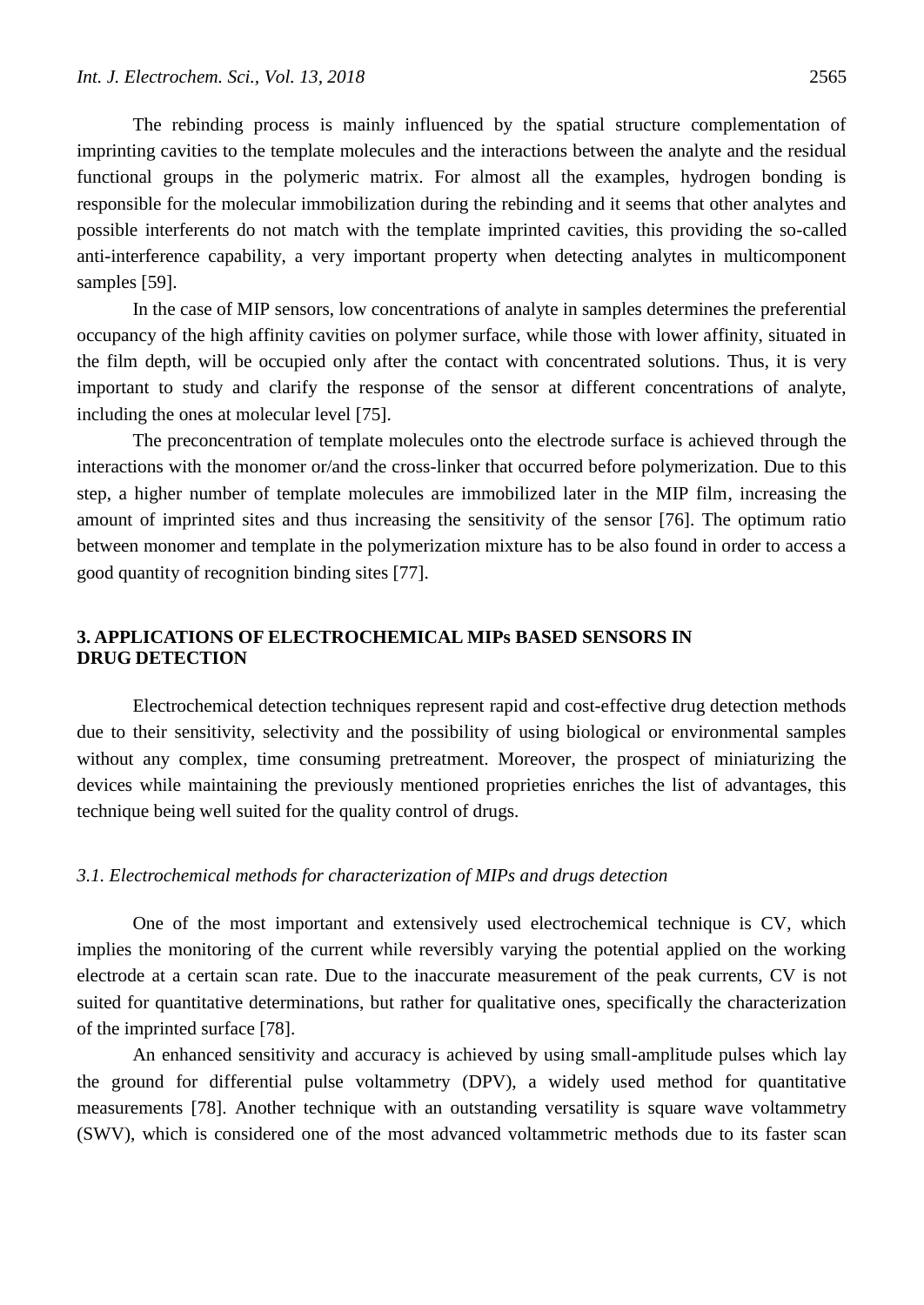rates, higher signal to noise ratio and better sensitivity than DPV, which makes it the best tool for quantitative determinations [79, 80].

Electrochemical impedance spectroscopy (EIS) is a technique that has the advantage of not damaging the analyzed surface or perturbing the studied system and has been increasingly used in the past few years for the characterization of various electrochemical systems. This high sensitivity method consists of applying an alternative current on the tested molecularly imprinted surface in order to determine the changes in the mass transfer resistance. EIS can be successfully applied for the characterization of biosensing surfaces or for evaluating bioanalytical signals, as it provides quantitative information about processes that take place at the electrode surface [81].

# *3.2. MIPs applied in pharmaceutical drugs detection*

Drug detection and quantification is crucial in many areas, among them being pharmaceutical industry (where the quality of a drug is assessed throughout the fabrication process in order to assure the proper efficacy and safety), environment (for example in the waste waters), clinical toxicology or forensics. This topic involves not only financial and public health aspects, but it can also be found in the political agendas at international level. Hence, developing sensitive, rapid, low-cost methods is currently undergoing intense studying [82]. In Table 3 there are enlisted examples of MIP platforms for the electrochemical detection of drugs.

As it can be observed in Table 3, many different strategies were adopted for MIP fabrication in order to obtain electrochemical sensors especially customized for the sensitive and selective detection of drugs. The association between different monomers, cross-linkers, and/or initiators, together with the rigorous choice of the polymerization method, has helped to achieve this goal and allowed the detection of the target analytes from real samples, such as commercial drugs, serum, blood, urine, and food (Table 3).

DPV, as shows the data in Table 3, is the unanimously used method for the detection of paracetamol with MIP-based sensors. This is mainly due to the fact that paracetamol exhibits electrochemical activity and thus its detection can be done directly based on its own electrochemical signal. Comparing the results obtained in different experimental setups used for MIP construction, it can be noticed that the analytical performances of the sensors are comparable (teens and hundreds of nM, respectively), best sensitivity being registered for the MIP based on poly(*p*-aminobenzene sulfonic acid)/*o*-phenylenediamine [60].

In the case of the widely used anticoagulant warfarin, electrochemical detection seems to be influenced by the nature and by the properties of the modifiers included in the reaction mixture used during polymerization. Thus, a detection limit in pM range was obtained for warfarin in rabbit plasma by using a MIP sensor based on resorcin monomer polymerized onto a three-dimensional nanoporous surface consisting in Au-Ag alloy micro wire [58].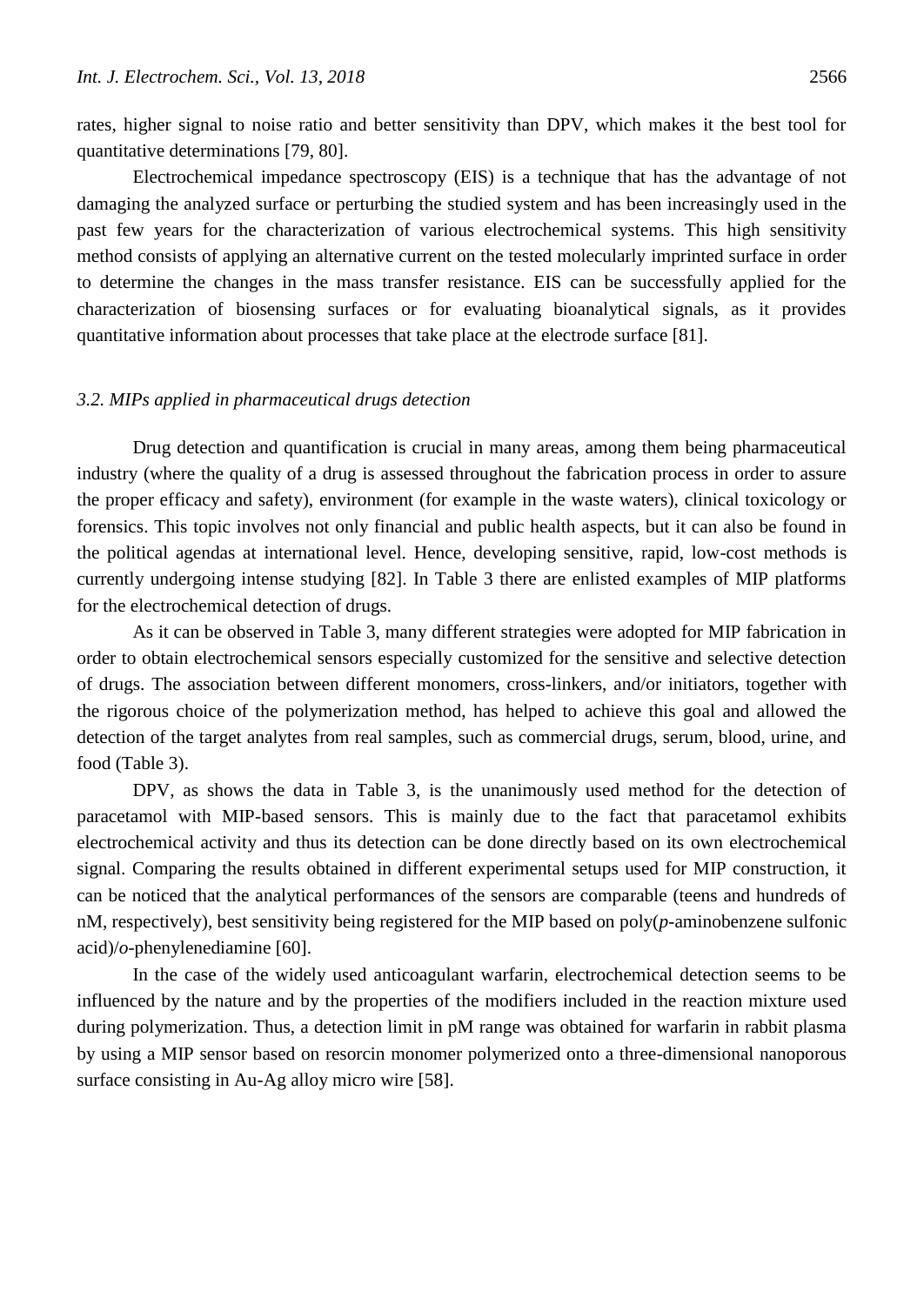| Pharmacolo<br>gical class | Analyte              | MIP film composition                                                                                                                            | Detection<br>Method | LOD/M                | Samples                                           | Ref.   |
|---------------------------|----------------------|-------------------------------------------------------------------------------------------------------------------------------------------------|---------------------|----------------------|---------------------------------------------------|--------|
| Analgesic/<br>Antipyretic | Paracetamol          | $poly(p$ -aminobenzene<br>sulfonic acid)/ $o$ -<br>phenylenediamine                                                                             | <b>DPV</b>          | $4.3 \cdot 10^{-8}$  | tablets<br>human urine                            | [60]   |
|                           |                      | aniline/poly(2-acrylamido-2-<br>methyl-1-propanesulfonic<br>acid/styrene) micelles                                                              | <b>DPV</b>          | $5.10^{-8}$          | paracetamol<br>samples                            | $[83]$ |
|                           |                      | dimethylamino<br>ethylmethacrylate/2-hydroxy<br>ethylacrylate/2-ethylhexyl<br>acrylate/styrene                                                  | <b>DPV</b>          | $3.3 \cdot 10^{-7}$  | tablets                                           | [84]   |
|                           |                      | Polypyrrole                                                                                                                                     | <b>DPV</b>          | $7.9 \cdot 10^{-7}$  | tablets<br>syrup                                  | $[85]$ |
| Anticoagul<br>ant         | Warfarin             | resorcin monomer/Au-Ag<br>alloy micro wire with a 3D<br>nanoporous surface                                                                      | DPV and<br>CV       | $8.10^{-12}$         | rabbit<br>plasma                                  | $[58]$ |
|                           |                      | AuNPs/ $o$ -<br>phenylenediamine/multiwall<br>carbon nanotubes with<br>carboxylic functional group                                              | <b>SWV</b>          | $7.8 \cdot 10^{-11}$ | human<br>serum                                    | $[86]$ |
| Antibiotics               | Streptomycin         | poly(pyrrole-3-carboxy<br>acid)/ electrochemically<br>reduced graphene oxide                                                                    | <b>DPV</b>          | $5.10^{-10}$         | porcine<br>kidney<br>honey<br>(spiked<br>samples) | $[87]$ |
|                           |                      | tetraethoxysilane/polyethylen<br>eglycol/ mercaptoacetic acid-<br>modified<br>PbS NPs/ $Fe3O4@Au–multi-$<br>walled carbon<br>nanotubes-chitosan | <b>DPV</b>          | $1.5 \cdot 10^{-9}$  | injection<br>solution                             | [88]   |
|                           |                      | Nanogoldencapsulated<br>$poly(o$ -phenylenediamine)<br>shell/Fe <sub>3</sub> O <sub>4</sub> magnetic<br>nanoparticles                           | <b>SWV</b>          | $1.7 \cdot 10^{-11}$ | milk, honey<br>(spiked<br>samples)                | $[89]$ |
|                           | Vancomicyn           | Methacrylic acid/ethylene<br>glycol<br>dimethacrylate/trimethylolpr<br>opane trimethacrylate                                                    | <b>CV</b>           | $8.3 \cdot 10^{-3}$  |                                                   | $[65]$ |
|                           | Sulfamethoxa<br>zole | Methacrylic acid/pyrrole on<br>$Fe3O4$ magnetic nanoparticles                                                                                   | <b>EIS</b>          | $10^{-12}$           | spiked<br>seawater                                | $[20]$ |
|                           | Tetracycline         | AuNPs functionalized with<br>$p$ -aminothiophenol                                                                                               | <b>LSV</b>          | $2.2 \cdot 10^{-16}$ | honey                                             | $[36]$ |
|                           |                      | methacrylic<br>acid/ethyleneglycol<br>dimethacrylate                                                                                            | potentiome<br>tric  | $2.5 \cdot 10^{-5}$  | spiked<br>aquaeous<br>solutions                   | $[90]$ |
|                           | Doxycycline          | Polypyrrole                                                                                                                                     | <b>DPV</b>          | $4.4 \cdot 10^{-5}$  | pharmaceuti<br>cal forms                          | $[63]$ |

# **Table 3.** MIP platforms for the electrochemical detection of drugs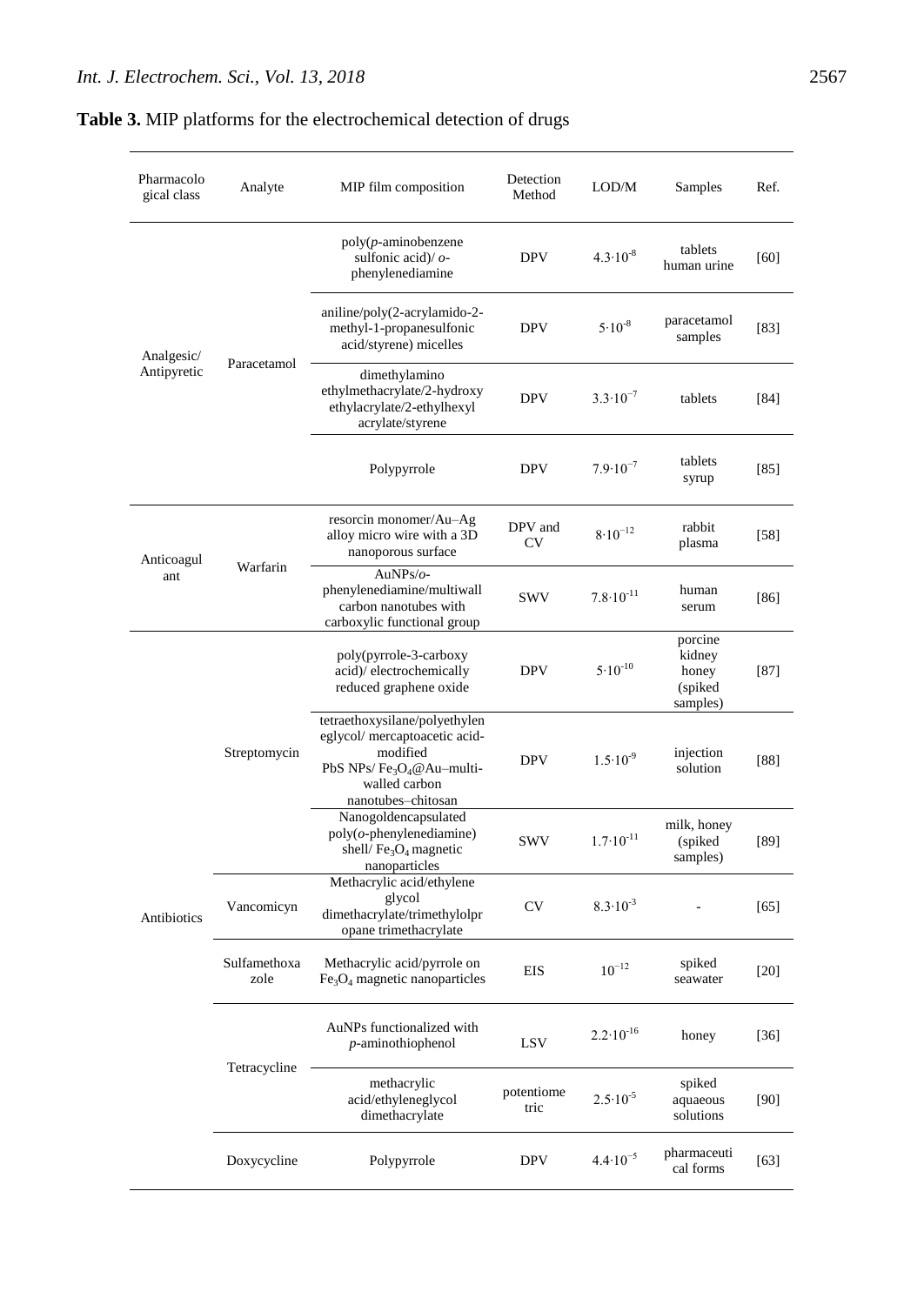|                                    | Tulathromyci<br>n   | $p$ -aminothiophenol/gold<br>nanoparticles                                                                                             | <b>DPV</b>       | $10^{-12}$           | liver,<br>muscle and<br>sebum<br>samples                                 | [76]    |
|------------------------------------|---------------------|----------------------------------------------------------------------------------------------------------------------------------------|------------------|----------------------|--------------------------------------------------------------------------|---------|
|                                    |                     | methacrylic<br>acid/ethyleneglycol<br>dimethacrylate/carbon<br>nanotubes composite/ CuNPs                                              | <b>CV</b>        | $10^{-5}$            | milk                                                                     | [64]    |
|                                    | Chlorampheni<br>col | 3-hexadecyl-1-<br>vinylimidazolium chloride<br>(C16VimCl)/ multiwalled<br>carbon nanotubes/<br>mesoporous carbon/3D<br>porous graphene | <b>DPV</b>       | $10^{-10}$           | milk and<br>honey<br>spiked<br>samples                                   | [91]    |
| Antibiotic<br>and                  | Metronidazol<br>e   | $o$ -phenylenediamine<br>imprinted on a nanoporous<br>gold leaf                                                                        | CV               | $1.8 \cdot 10^{-11}$ | tablets<br>fish samples                                                  | $[59]$  |
| antiprotozo<br>al                  |                     | $\overline{3}$ -<br>aminoprophyltriethoxysilane/<br>tetraethyl orthosilicate/<br>$Fe3O4 @ SiO2 nanoparticles$                          | <b>DPASV</b>     | $1.6 \cdot 10^{-8}$  | milk, honey<br>spiked<br>samples                                         | $[92]$  |
| Opiate<br>(narcotic)<br>analgesics | Tramadol            | amino-imide<br>monomer/ethylene glycol<br>dimethacrylate/ $Fe3O4@SiO2$<br>magnetic particles                                           | <b>SWV</b>       | $4.10^{-6}$          | human urine<br>pharmaceuti<br>cal forms                                  | $[93]$  |
|                                    |                     | tyrosine/cystine/cubic<br>$AgNPs/C@Fe_3O_4$                                                                                            | <b>SWSV</b>      | $1.2 \cdot 10^{-13}$ | serum,<br>plasma,<br>urine spiked<br>samples<br>pharmaceuti<br>cal forms | [94]    |
|                                    |                     | tetraethoxysilane/phenyltriet<br>hoxysilane<br>polypyrrole/functionalized<br>multiwall carbon nanotubes                                | <b>SWV</b>       | $3.10^{-11}$         | tablets                                                                  | [95]    |
|                                    | Morphine            | methyltrimethoxysilane/<br>tetraethylorthosilicate/<br>multiwall carbon nanotubes<br>and AuNPs                                         | <b>SWV</b>       | $2.9 \cdot 10^{-9}$  | human urine<br>blood<br>samples                                          | $[77]$  |
|                                    |                     | $poly(3,4-$<br>ethylenedioxythiophene)                                                                                                 | amperomet<br>ric | $2.10^{-4}$          |                                                                          | $[96]$  |
| Bronchodil                         | Theophylline        | methacrylic<br>acid/ethyleneglycol<br>dimethacrylate/ $SiO2/TiO2$<br>coreshell nanoparticles                                           | <b>DPV</b>       | $1.2 \cdot 10^{-9}$  | tea<br>human<br>serum<br>urine                                           | $[97]$  |
| ator                               |                     | 4-amino-5-hydroxy-2,7-<br>naphthalenedisulfonic acid                                                                                   | <b>DPV</b>       | $3.2 \cdot 10^{-7}$  | tablets                                                                  | $[62]$  |
| Antiplatelet<br>drug               | Dipyridamole        | methacrylic<br>acid/ethyleneglycol<br>dimethacrylate/<br>$Fe3O4@Au/amine-multi-$<br>walled carbon nanotubes                            | <b>DPV</b>       | $3 \cdot 10^{-8}$    | human<br>serum                                                           | $[98]$  |
|                                    |                     | ethacrylic<br>acid/ethyleneglycol<br>dimethacrylate                                                                                    | <b>DPASV</b>     | $9.9 \cdot 10^{-11}$ | tablet<br>human<br>serum                                                 | $[99]$  |
| Beta 1<br>blockers                 | Metoprolol          | pyrole/ multi-walled carbon<br>nanotubes                                                                                               | <b>DPV</b>       | $2.9 \cdot 10^{-9}$  | serum<br>tablets                                                         | $[100]$ |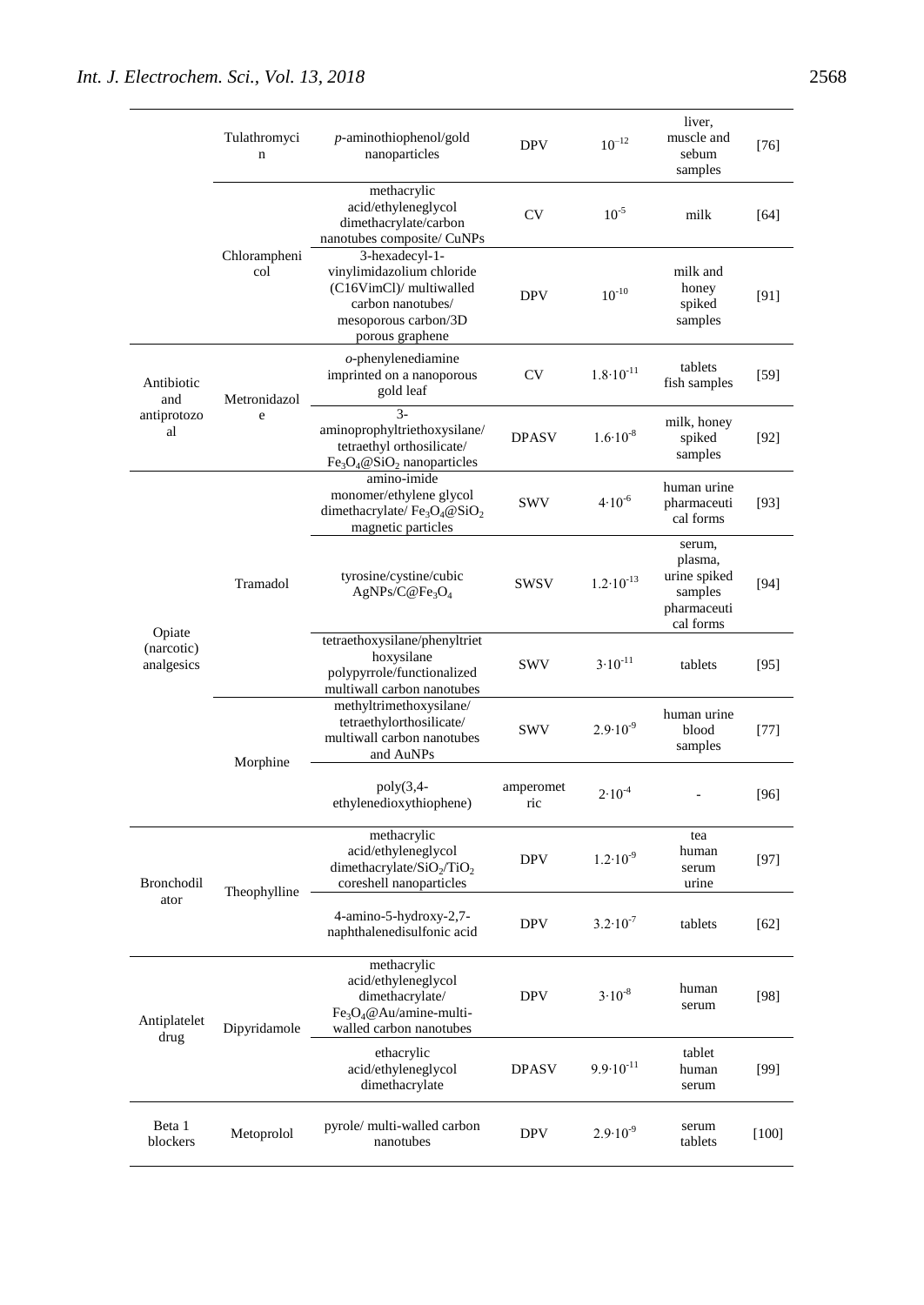|                                                 |                      | methacrylic<br>acid/ethyleneglycol<br>dimethacrylate                                                                                   | potentiome<br>tric | $1.3 \cdot 10^{-7}$              | urine,<br>plasma<br>tablets                                 | $[101]$           |
|-------------------------------------------------|----------------------|----------------------------------------------------------------------------------------------------------------------------------------|--------------------|----------------------------------|-------------------------------------------------------------|-------------------|
|                                                 | Propranolol          | dopamine/multi-walled<br>carbon nanotubes                                                                                              | <b>DPV</b>         | $2.5 \cdot 10^{-8}$              | tablets                                                     | [102]             |
| Nonsteroid<br>al anti-<br>inflammato<br>ry drug | Naproxen             | methacrylic<br>acid/ethyleneglycol<br>dimethacrylate                                                                                   | potentiome<br>tric | $3.10^{-10}$                     | capsules                                                    | [18]              |
| Anticancer<br>drugs                             | Gemcitabine          | $p$ -aminothiophenol/AuNPs                                                                                                             | <b>LSV</b>         | $3.10^{-15}$                     | spiked<br>serum<br>drug<br>formulation<br>S                 | $\left[35\right]$ |
|                                                 | Mitoxantrone         | $\beta$ -cyclodextrins                                                                                                                 | <b>DPV</b>         | $3.10^{-8}$                      | spiked urine<br>pharmaceuti<br>cal<br>formulation<br>S      | [75]              |
| H1<br>antihistami<br>nic                        | Loratadine           | methacrylic<br>acid/ethyleneglycol<br>dimethacrylate                                                                                   | <b>DPV</b>         | $1.5 \cdot 10^{-7}$              | human<br>serum                                              | [103]             |
| Anabolic<br>androgenic<br>steroid               | Testosterone         | $O -$<br>phenylenediamine/graphene-<br>oxide                                                                                           | <b>EIS</b>         | $4.10^{-16}$                     | human<br>serum                                              | [104]             |
| Antidepress<br>ant                              | Fluoxetine           | methacrylic acid/vinyl<br>benzene/ethylene glycol<br>dimethacrylate embedded<br>within a carbon paste<br>electrode                     | <b>DPV</b>         | $2.8 \cdot 10^{-9}$              | spiked<br>plasma<br>samples/<br>pharmaceuti<br>cal capsules | $[17]$            |
|                                                 | Venlafaxine          | silica coated magnetite<br>nanoparticles                                                                                               | <b>DPV</b>         | $6.10^{-9}$                      | human urine<br>blood serum                                  | [105]             |
| Antitussive                                     | Dextromethor<br>phan | methacrylic acid OR<br>acrylonitrile/ ethylene glycol<br>dimethacrylate                                                                | potentiome<br>tric | $1.9 \cdot 10^{-6}$<br>$10^{-6}$ | tablets and<br>syrup<br>samples                             | $[19]$            |
| Antiviral<br>(prodrug)                          | Famciclovir          | methacrylic acid/Ethylene<br>glycol dimethacrylate/<br>methylene chloride                                                              | <b>CV</b>          | $7.5 \cdot 10^{-7}$              | pahrmaceuti<br>cal forms                                    | $[21]$            |
| Histamine<br>$H_2$ receptor<br>Antagonist       | Ranitidine           | methyl trimethoxysilane /<br>tetraethylorthosilicate<br>/multiwall carbon nanotubes<br>with carboxylic functional<br>group layer/AuNPs | <b>SWV</b>         | $2.10^{-5}$                      | spiked<br>human urine                                       | [106]             |

CV - cyclic voltammetry; LSV - linear sweep voltammetry; DPV - differential pulse voltammetry; SWV - square wave voltammetry; DPASV - differential pulse adsorptive stripping voltammetry; EIS electrochemical impedance spectroscopy

Several sensors based on MIPs were developed for antibiotics detection using voltammetric and impedimetric methods. The functionalization of the electrode with various materials such as magnetic nanoparticles, AuNPs, carbon-based materials and other nanostructures, determined the improvement of the selectivity and sensitivity towards the target analytes (different antibiotics in this case). For example, the use of Fe<sub>3</sub>O<sub>4</sub> based magnetic nanoparticles functionalized with pyrrole allowed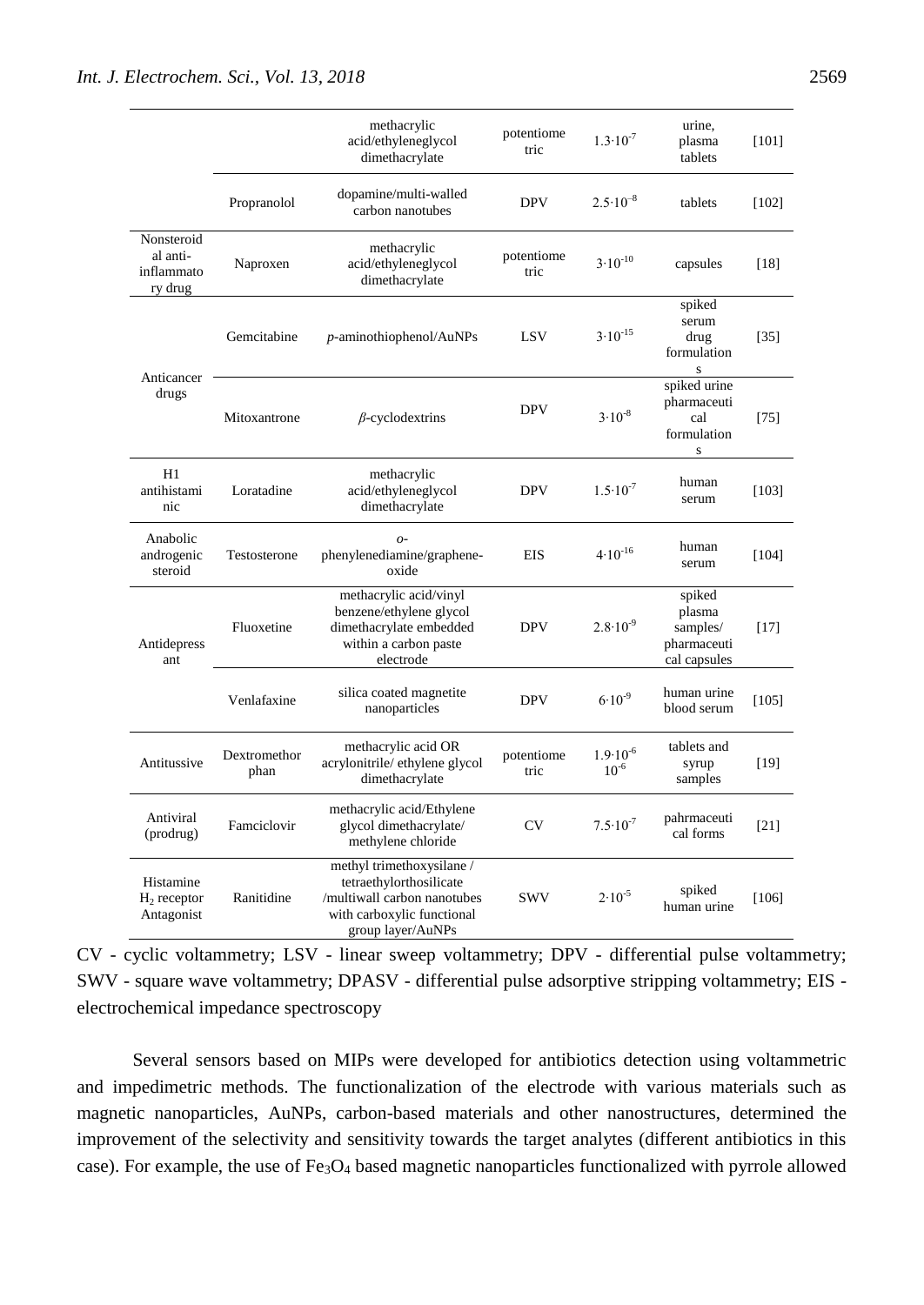the impedimetric detection of sulfamethoxazole with a pM limit of detection [20]. This is probably due to the electronic and electrocatalytic properties of magnetic nanoparticles for this analyte. Moreover, magnetic nanoparticles are versatile and can be easily functionalized with different functionalities, thus providing synergistic effects in electrochemical sensors that can significantly improve their properties. Another successful approach was the use of AuNPs, both for the functionalization of the monomer (*p*aminothiophenol) before the polymerization and for the generation of a metallic network in MIP film during the polymerization. The previously cleaned electrodes were immersed in an ethanolic solution

of *p*-aminothiophenol for 24 h at 4 C in order to obtain a self-assembled monolayer. Afterwards, the electrochemical polymerization of poly-thioaniline and AuNPs film was performed by CV in a solution of ferri-ferrocyanide in PBS containing a mixture of AuNPs functionalized with *p*-aminothiophenol and tetracycline. The non-imprinted films were prepared in the same manner, without adding tetracycline to the polymerization mixture. This step was followed by the extraction of the template, leaving complementary rebinding sites available for the tetracycline molecules. This technique provides high sensitivity, as the effect of the charging current is minimized. This strategy allowed the detection of tetracycline in honey in fM range by using LSV in the presence of hexacyanoferrate/hexacyanoferrite as redox probe [36]. This very simple experimental protocol was further adapted for the detection of several molecules, including the detection in fM range of the antineoplastic drug gemcitabine in serum and pharmaceutical formulations [35]. The schematic representation of the protocol used for the elaboration of MIP-based sensor for tetracycline is provided in Figure 4 [13].



**Figure 4.** MIP based sensor for tetracycline elaboration protocol. "Reprinted with permission from [4]. Copyright (2018) John Wiley and Sons"

Moreover, the use of carbon based materials such as carbon nanotubes, graphene and graphene derivatives for the elaboration of MIP-based platforms used in electrochemical sensing devices, improved the results obtained compared to configurations for which these materials are not used. The presence of carbon based nanomaterials in MIP structure also improve the mass transport rate, increase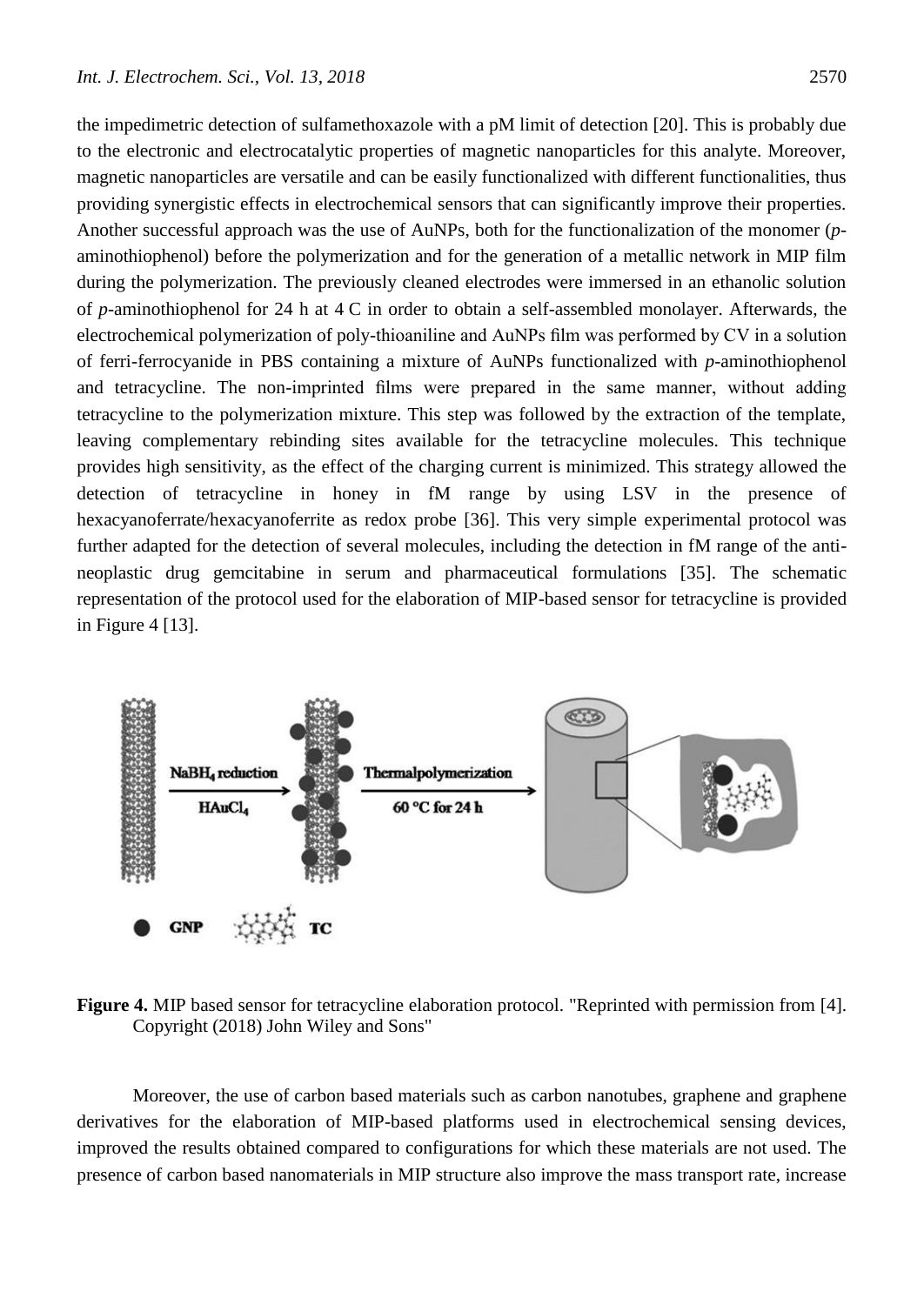the surface area and allow a better control and stability of the polymeric layer. These characteristics are directly linked to a high selectivity and reproducibility of these sensors. As it can be observed in Table 3, the limits of detection for the configurations with carbon nanotubes were improved for the same analyte [77, 98, 100, 102]. The same observation can be also done in case of using graphene-based materials for the production of MIPs [87, 104].

Comparing the results obtained with all configurations based on carbon nanotubes and graphene, it can be noticed that the analytical performances of the MIP sensors obtained by using these materials are similar. In each case the further functionalization of the carbon nanomaterials with other modifiers, such as metal or magnetic nanoparticles, determined the enhancement of the selectivity towards the target. The electrocatalytic properties of both carbon nanotubes and graphene for the detection of drugs can be linked to their functionalization, that improves the electrode reactivity compared with the one registered in the absence of these materials. Thus, in the case of the opiate analgesic tramadol, the functionalization of magnetic nanoparticles with cubic silver nanoparticles and the use of this composite material for the elaboration of a MIP film based on tyrosine and cystine, allowed the highly selective detection of the target analyte in various matrices (serum, plasma, urine and drug formulations) with a limit of detection below the pM level [94].

# *3.3. Real samples analysis*

The performances of almost all configurations based on MIPs were tested on real samples, such as commercial pharmaceuticals, biological samples (urine, blood, and serum) and food samples. In case of such complex matrices, the high selectivity of the MIP sensor for the detection of these analytes is a mandatory condition. The composition of the reaction mixture, the entire experimental protocol, the polymerization method and the mechanism, together with the electrochemical method used for sensor testing should be all optimized in order to allow the detection of the target analyte in real samples without previous separation.

### *3.3.1. Real samples preparation and electrochemical drugs detection*

# *3.3.1.1. Biological samples*

Several pretreatment steps are usually required before performing tests for the detection of drugs on real samples by using electrochemical methods. Depending on the sample type, the protocol could be more or less complicated. Hence, the simplest pretreatment cited in the literature is filtration or dilution, the protocol evolving to protein precipitation and separation or extraction of the analyte from tissue, environmental or food samples.

Regarding blood and serum samples the required pretreatment tests differ according to the type of platform used for MIP sensor elaboration. Therefore, for the detection of theophylline in blood, no pretreatment was performed except a simple filtration [97]. On the other hand, for the detection of other drugs, such as warfarin [58], morphine [77], venlafaxine [105], loratadine [103] or dipiridamole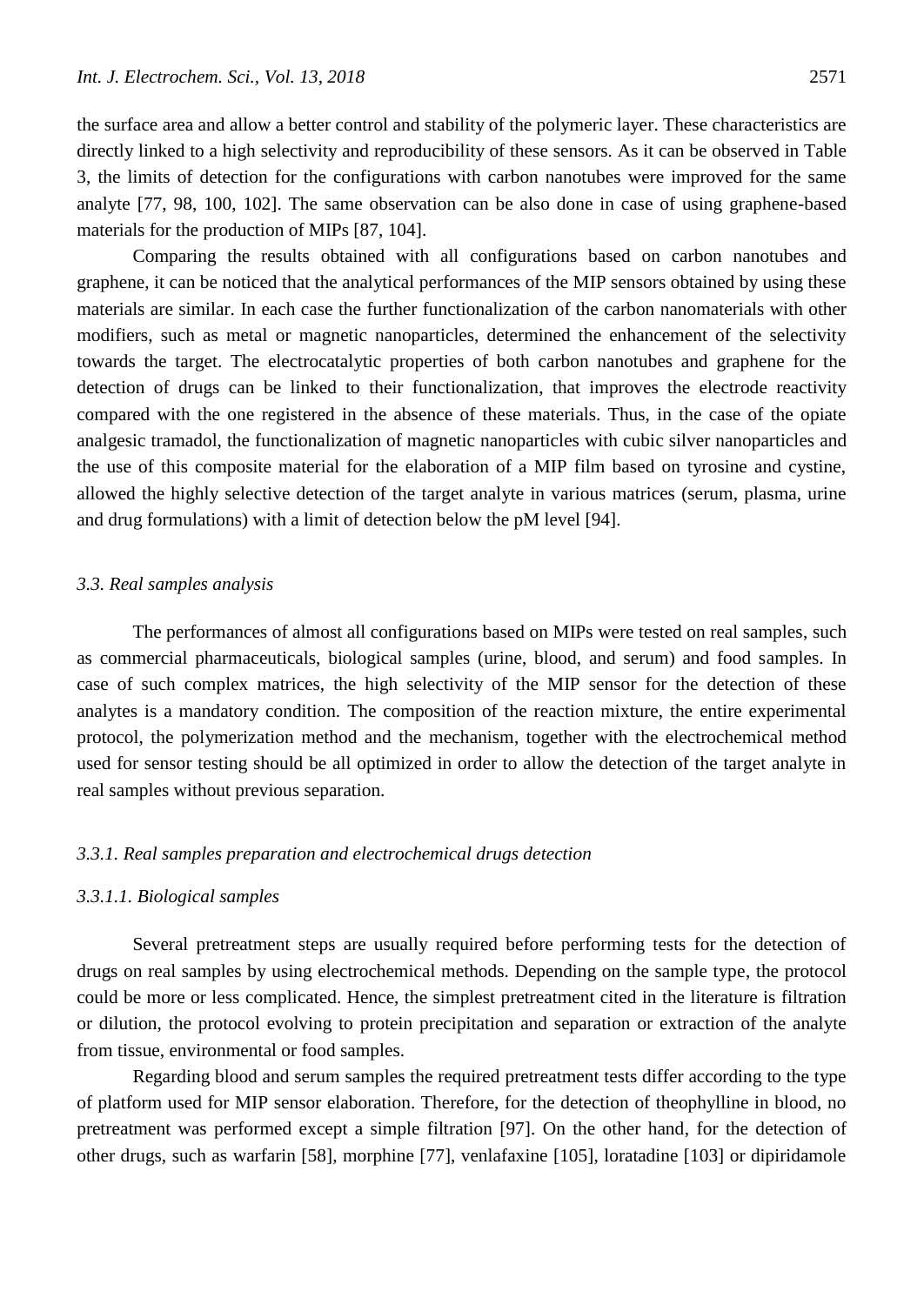[99], a chemical deproteinization was needed, followed by centrifugation and filtration for protein removal. At the same time with deproteinization, a dilution was obtained [58].

The detection of drugs from urine samples requires similar pretreatment steps as for those mentioned above for the blood ones. The major advantage of using electrochemical sensors for drugs detections applied to plasma and urine is that no prior extraction step is required.

### *3.3.1.2. Food and environment samples*

The complexity of food and environmental samples leads to the necessity of an extraction procedure before any additional steps. In case of tissue or organs samples as well as honey and tea ones, different solvents were used for this particular step, such as methanol (for metronidazole extraction from organs) [59], water (for theophylline extraction from tea samples) [97], ethanol (in case of tetracycline extraction from honey) [36], or solvent mixtures: methanol with  $H_3PO_4$  for tulatromicyn [76], or with water for streptomycin [87], ethyl acetate and acetonitrile, respectively for the extraction of chloramphenicol from milk [64]. When extraction step was not required, only protein precipitation was performed, like in case of metronidazole detection from milk and honey, where trichloroacetic acid was used [92]. Additionally, in case of sulfametoxazole detection in sea water, a mixture of methanol and acetic acid was used to minimize matrix complexity [20].

After performing the previously mentioned steps, the samples are processed in the same manner as the biological ones.

### *3.3.1.3. Pharmaceutical forms*

Based on the type of pharmaceutical form, the pretreatment steps are different. Hence, solid oral dosage forms require grinding, dissolving or extraction of the active pharmaceutical ingredient, filtration and dilution, while for liquid pharmaceutical dosage forms (both oral or parenteral) only dilution is generally enough.

In case of tablets and capsules containing API such as: acetaminophen [60], fluoxetine [17], dextromethorphan [19], metronidazole [59], famcyclovir [21], doxycycline [63], dipyridamol [99] or loratadine [103], the preparation of the sample usually requires grinding, homogenization, dissolution, centrifugation and filtration, followed by a dilution, when needed.

The use of electrochemical methods for drug quantification in real samples allows the fast detection and also leads to good analytical parameters, such as limit of detection, recovery rates, and standard deviation. This certifies the feasibility and practicability of these methods in pharmaceutical industry and for biomedical applications.

# **4. CONCLUSIONS**

In the last years, MIPs have been enjoying an increased attention within the scientific world. Their undoubtedly advantages, such as low costs, facile synthesis and high selectivity, have increased the research within this domain. New imprinting techniques and polymerization methods have been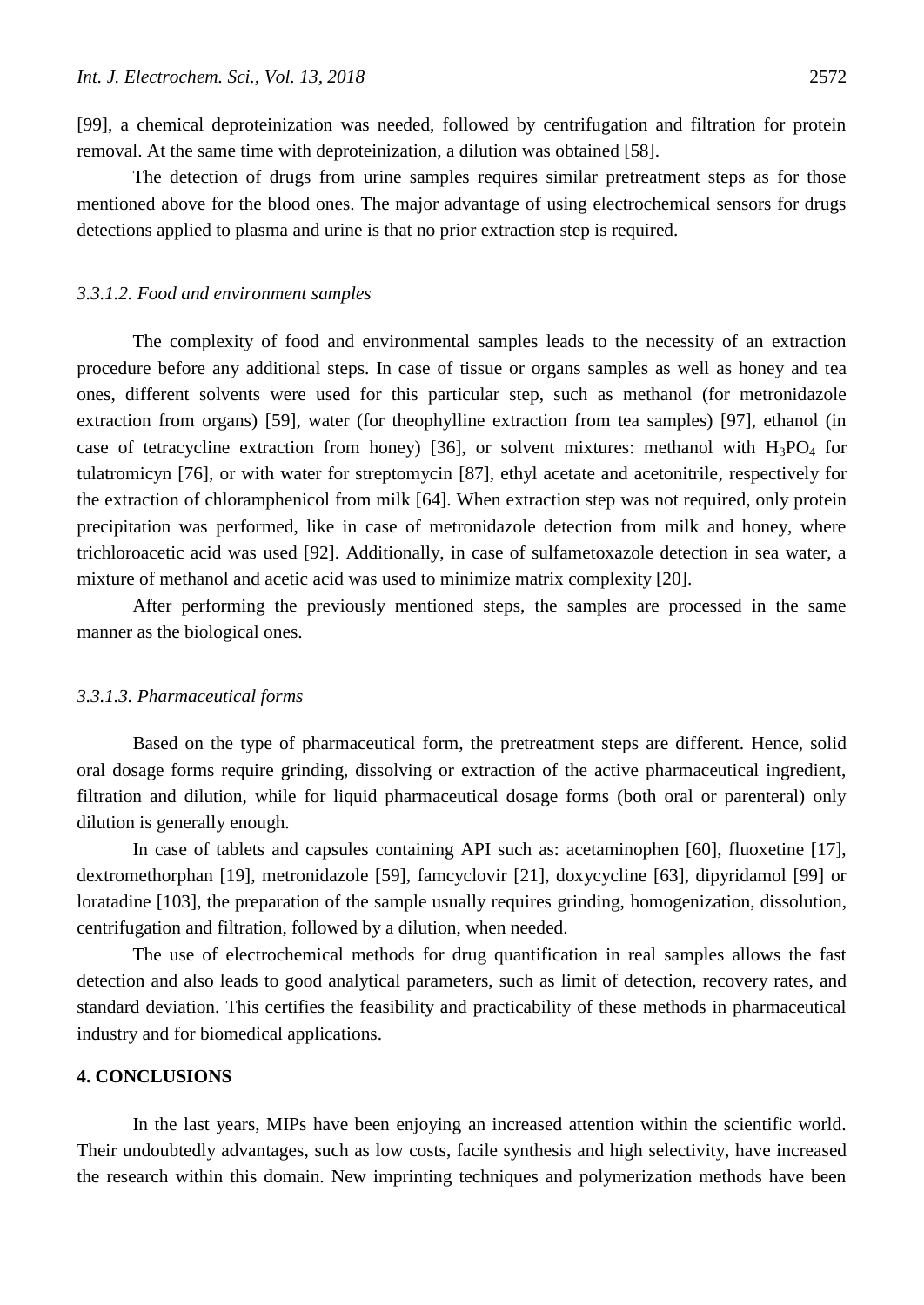studied along with testing new monomers mixed in different ratios with the template molecules and other reagents helping the elaboration processes. Moreover, the coupling of MIPs with other innovative nanomaterials, like graphene oxide, carbon nanotubes and/or metal or magnetic nanoparticles, enhanced the sensitivity of the analysis. In addition to that, using electrochemical methods for the detection of a large variety of target molecules brings up new improvements: need of smaller sample quantities, facilitation for automation and also the arisen prospects of developing miniaturized devices for monitoring drugs from a wide range of samples.

The promising results obtained with MIP-based electrochemical sensors for the detection of drugs in complex matrices, such as biological fluids, pharmaceutical formulations, food and environmental samples, revealed their useful prospective applications, including food safety, medical diagnostic and environmental monitoring. Furthermore, their advantages such as low cost, easy preparation, high sensitivity and higher selectivity and stability should be also considered.

Even if there is an increased number of MIPs dedicated to drug analysis, their applications are focused mainly in environmental and biomedical fields. The possibility of miniaturization along with the fast analysis, small number of pretreatment steps to no pretreatment at all, relatively low costs and robustness, are key advantages for further developing this methods within the pharmaceutical industry field for in process quality control of the active pharmaceutical ingredient in different formulations. However, the validation of MIP based sensors, necessary to their implementation in drug manufacturing, is still an unsolved issue that deserves special attention in the future.

## ACKNOWLEDGEMENTS

This research was financed by Iuliu Hațieganu University of Medicine and Pharmacy Cluj-Napoca, Romania through the internal research grant no. 4995/23/08.03.2016. This work was supported by a grant of the Romanian National Authority for Scientific Research and Innovation, CCCDI – UEFISCDI, project number **/** PN-III-P2-2.1-PED-2016-0172.

### *CONFLICT OF INTEREST*

The authors declare no conflict of interest.

# **References**

- 1. S. Beyazit, B. Tse Sum Bui, K. Haupt, C. Gonzato,. *Progress in Polymer Science* 62 (2016) 1-21.
- 2. M. Cieplak, W. Kutner, *Trends Biotechnol.,* 34 (2016) 922-941.
- 3. H. Dai, D.L. Xiao, H. He, H. Li, D.H. Yuan, C. Zhang, *Microchim. Acta*, 182 (2015) 893-908. doi:10.1007/s00604-014-1376-5
- 4. N.T. Abdel Ghani, R. M. El Nashar, M. Fatehy, A. Madbouly, *Electroanal.*, 28 (2016) 1530-1538.
- 5. P. Luliński *Mater. Sci. Eng. C Mater. Biol. Appl.*, 76 (2017) 1344-1353.
- 6. Y. Fuchs, O. Soppera, K. Haupt, *Anal. Chim. Acta.*, 717 (2012) 7-20.
- 7. R.J. Uzuriaga-Sánchez, S. Khan, A. Wong, G. Picasso, M.I. Pividori, M.D.P.T. Sotomayor, *Food Chem.*, 190 (2016) 460-467.
- 8. M. Niu, C. Pham-Huy, H. He, *Microchim. Acta*, 183 (2016) 2677-2695; doi:10.1007/s00604-016- 1930-4.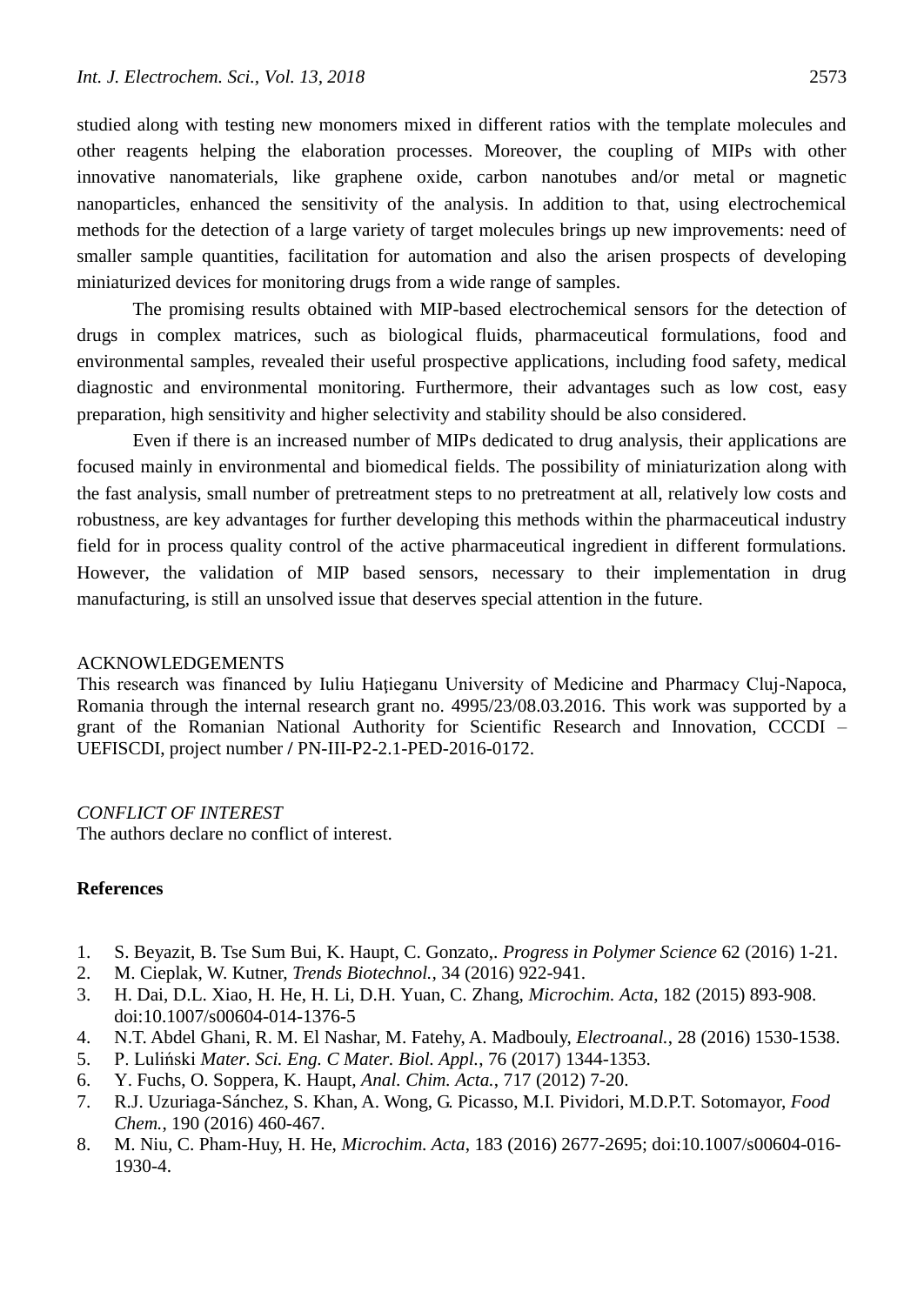- 9. S. Ansari, M. Karimi*TrAC Trends Anal. Chem*., 89 (2017) 146-162.
- 10. A. Florea, O. Hosu, B. Ciui, C. Cristea, Molecularly imprinted polymer-based sensors for biomedical and environmental applications, in: A. Tiwari, L. Uzun (Eds.), Advanced Molecularly Imprinting Materials, *Scrievener Publishing* (2016), NJ, USA, pp. 285-326.
- 11. L. Chen, X. Wang, W. Lu, X. Wu, J. Li, *Chem. Soc. Rev.*, 45 (2016) 2137-2211.
- 12. N. Karimian, M.B. Gholivand, G. Malekzadeh, *J. Electroanal. Chem.*, 771 (2016) 64-72.
- 13. H. Wang, H. Zhao, X. Quan, S. Chen., *Electroanal.*, 23 (2011) 1863-1869.
- 14. H.M.V. Oliveira, F.T.C. Moreira, M.G.F. Sales, *Electrochim. Acta.*, 56 (2011) 2017-2023.
- 15. F. Long, Z. Zhang, Z. Yang, J. Zeng, Y. Jiang, *J. Electroanal. Chem.*, 755 (2015) 7-14.
- 16. S. Wei, Y. Liu, T. Hua, L. Liu, H. Wang, *J. Appl. Polym. Sci.*, 131 (2014) Article number: 40613; doi: 10.1002/app.40613.
- 17. T. Alizadeh, S. Azizi, *Biosens. Bioelectron.*, 81 (2016) 198-206.
- 18. H.R. Rajabi, A. Zarezadeh, *J. Mater. Sci. Mater. Electron.*, 27 (2016) 10911-10920.
- 19. E.H. El-Naby, A.H. Kamel, *Mater. Sci. Eng. C Mater. Biol. Appl.*, 54 (2015) 217-224.
- 20. A. Zamora-Gálvez, A. Ait-Lahcen, L.A. Mercante, E. Morales-Narváez, A. Amine, A. Merkoçi, *Anal. Chem.*, 88 (2016) 3578-3584.
- 21. N.A. El Gohary, A. Madbouly, R.M. El Nashar, B. Mizaikoff, *Biosens. Bioelectron.*, 65 (2015) 108-114.
- 22. F. Lu, H. Li, M. Sun, L. Fan, H. Qiu, X. Li, C. Luo, *Anal. Chim. Acta*, 718 (2012) 84-91; doi:10.1016/j.aca.2011.12.054.
- 23. Q. Wang, Z. Lv, Q. Tang, C. B. Gong, M.H.W. Lam, X. B. Ma, C. F. Chow, *J. Molec. Recognit.*, 29 (2016) 123-130.
- 24. A.H. Kamel, W.H. Mahmoud, M.S. Mostafa, *Anal. Methods*, 3 (2011) 957-964.
- 25. Y. Yang, H. Niu, H. Zhang, *ACS Appl. Mater. Interfaces*, 8 (2016) 15741-15749.
- 26. L. Zhang, L. Chen,. *ACS Appl. Mater. Interfaces*, 8 (2016) 16248-16256.
- 27. Y. Hu, Z. Zhang, H. Zhang, L. Luo, S. Yao, *Surf. Interface Analysis*, 44 (2012) 334-341.
- 28. B. Gao, X.P. Xe, Y. Jiang, J.T. Wei, H. Suo, C. Zhao, *J. Sep. Sci*, 37 (2014) 3753-3759.
- 29. M.R. Chao, C.W. Hu, J.L. Chen, *Anal. Chim. Acta*, 925 (2016) 61-69.
- 30. W. Lian, S. Liu, L. Wang, H. Liu *Biosens. Bioelectron*, 73 (2015) 214-220.
- 31. N. Ktari, N. Fourati, C. Zerrouki, M. Ruan, M. Seydou, F. Barbaut, F. Nal, N. Yaakoubi, M. M. Chehimi, R. Kalfat, *RSC Advances*, 5 (2015) 88666-88674.
- 32. W. Lian W, S. Liu, J. Yu, J. Li, M. Cui, W. Xu, J. Huang, *Biosens. Bioelectron*, 44 (2013) 70-76.
- 33. E. Mazzotta, C. Malitesta, M. Díaz-Álvarez, A. Martin-Esteban, *Thin Solid Films*, 520 (2013) 1934-1943.
- 34. V.K. Gupta, M.L. Yola, N. Özaltın, N. Atar, Z. Üstündağ, L. Uzun, *Electrochim. Acta*, 112 (2013) 37-43.
- 35. A. Florea, Z. Guo, C. Cristea, F. Bessueille, F. Vocanson, F. Goutaland, S. Dzyadevych, R. Sandulescu, N. Jaffrezic-Renault, *Talanta*, 138 (2015) 71-76.
- 36. M. Bougrini, A. Florea, C. Cristea, R. Sandulescu, F. Vocanson, A. Errachid, B. Bouchikhi, N. El Bari, N. Jaffrezic-Renault, *Food Control*, 59 (2016) 424-429.
- 37. M. Tertiş, A. Florea, A. Adumitrăchioaie, A. Cernat, D. Bogdan, L. Barbu-Tudoran, N. Jaffrezic-Renault, R. Sandulescu, C. Cristea, *ChemPlusChem*, 82 (2017) 561-569.
- 38. P.S. Sharma, F. D'Souza, W. Kutner, TrAC. Trend. Anal. Chem., 34 (2012) 59-77. doi:10.1016/j.trac.2011.11.005.
- 39. A.G. Mayes, M.J. Whitcombe, *Adv. Drug Deliv. Reviews*, 57 (2005) 1742-1778.
- 40. G. Selvolini, G. Marrazza, *Sensors (Basel)*, 17 (2017) 718. doi:10.3390/s17040718.
- 41. A.M. Rosengren, B.C. Karlsson, I.A. Nicholls, *Int. J. Mol. Sci.*, 14 (2013) 1207-1217.
- 42. H. Niu, Y. Yang, H. Zhang, *Biosens. Bioelectron.*, 74 (2015) 440-446.
- 43. A.B. Descalzo, C. Somoza, M.C. Moreno-Bondi, G. Orellana, *Anal. Chem.*, 85 (2013) 5316-5320.
- 44. S. Mane, *Can. Chem. Trans.*, 3 (2016) 473-485.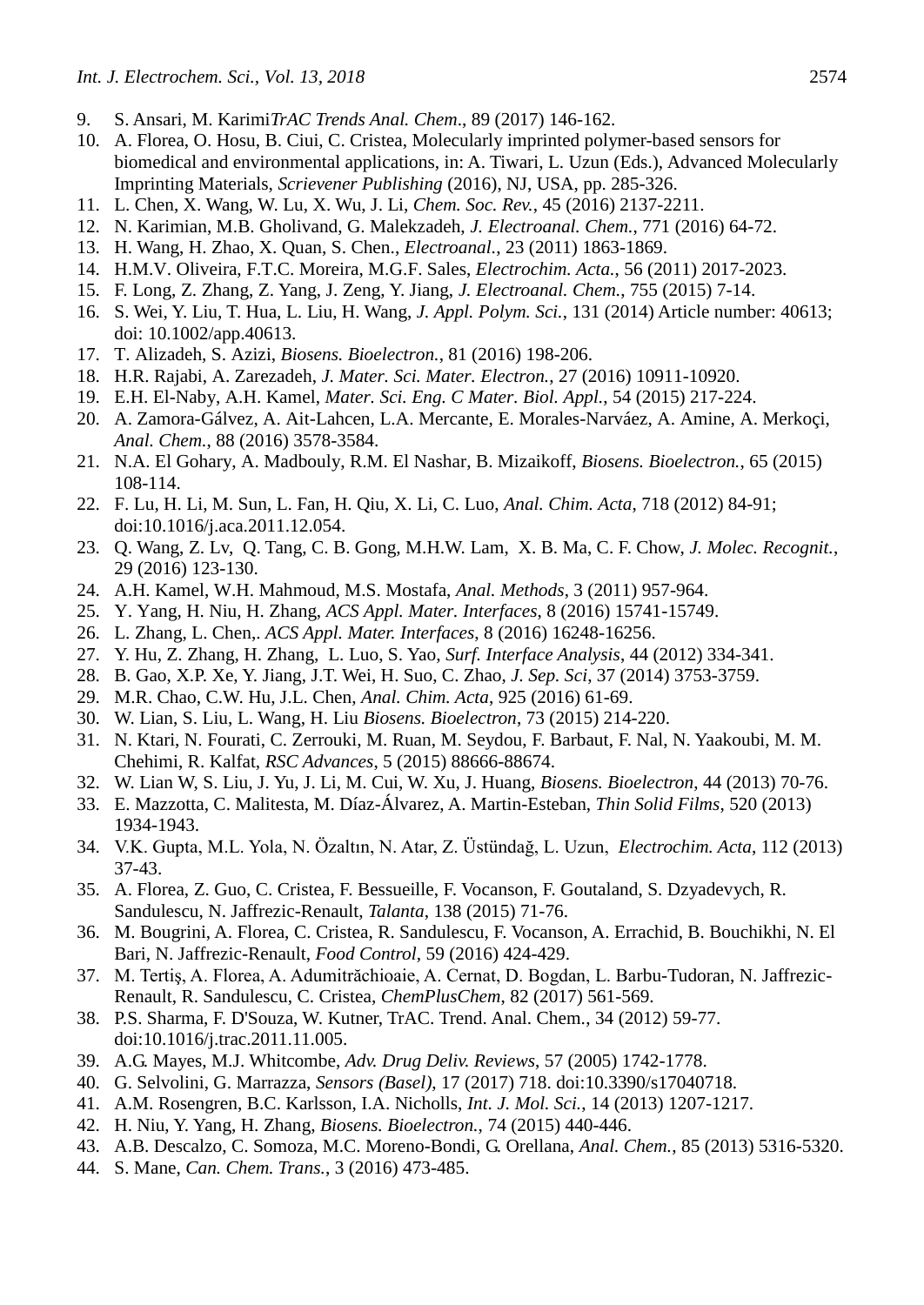- 45. H. Sunayama, T. Ohta, A. Kuwahara, T. Takeuchi, *J. Mater. Chem. B.*, 4 (2016) 7138-7145.
- 46. S. Suriyanarayanan, S. Mandal, K. Ramanujam, I.A. Nicholls, *Sensor. Actuat. B. Chem.*, 253 (2017) 428-436, doi: 10.1016/j.snb.2017.05.076.
- 47. Z. Iskierko, P.S. Sharma, D. Prochowicz, K. Fronc, F. D'Souza, D. Toczydlowska, F. Stefaniak, K. Noworyta, *ACS Appl. Mater. Interfaces*, 8 (**2016**) 19860-19865; doi**:** 10.1021/acsami.6b05515.
- 48. A. Fernández-González, R. Badía Laíño, M.E. Diaz-García, L. Guardia, A. Viale, *J. Chromatogr. B Analyt. Technol. Biomed. Life Sci.*, 804 (2004) 247-254.
- 49. J. Czulak , A. Guerreiro, K. Metran, F. Canfarotta , A. Goddard, R.H. Cowan A.W. Trochimczuk, S. Piletsky, *Nanoscale*, 8 (2016) 11060-11066.
- 50. M.R. Chao, C.W. Hu, J.L. Chen, *Biosens Bioelectron.*, 61 (2014) 471-477.
- 51. S. Carrasco, E. Benito-Peña, D.R. Walt, M. C. Moreno-Bondi, *Chem. Sci.*, 6 (2016) 3139-3147.
- 52. M. Torkashvanda, M.B. Gholivanda, G. Malekzadehba, *Sensor. Actuat. B: Chem.*, 231 (2016) 759- 767.
- 53. M.R. Gama, C.B. Grespan Botoli, *J. Chromatogr. B.*, 1043(2017) 107-121.
- 54. Y. Fuchs, O. Soppera, K. Haupt, *Anal. Chim. Acta*, 717 (2012) 7-20. doi: 10.1016/j.aca.2011.12.026.
- 55. S. Ansari, M. Karimi, *Talanta*, 164 (2017) 612-625. doi:10.1016/j.talanta.2016.11.007.
- 56. M. Puiu, N. Jaffrezic-Renault, C. Bala, *Comprehensive Anal. Chem.*, 77 (2017) 147-177. doi:10.1016/bs.coac.2017.05.002.
- 57. S. Ansari, *TrAC Trend. Anal. Chem.*, 90 (2017) 89-106.
- 58. J. Liu, Y. Zhang, M. Jiang, L. Tian, S. Sun, N. Zhao, F. Zhao, Y. Li, *Biosens. Bioelectron.*, 91 (2017) 714-720.
- 59. Y. Li, Y. Liu, J. Liu, H. Tang, C. Cao, D. Zhao, Y. Ding, *Sci. Rep.*, 5 (2015) 7699.
- 60. Y. Teng, L. Fan, Y. Dai, M. Zhong, X. Lu, X. Kan, *Biosens. Bioelectron.*, 71 (2015) 137-142.
- 61. J. Zheng, Y. Zhang, M. Guo, *Wuhan University J. Nat. Sci.*, 22 (2017) 207-214, Article ID: 1007- 1202(2017)03-0207-08. doi: 10.1007/s11859-017-1237-2.
- 62. K.K. Aswini, A.M. Vinu Mohan, V.M. Biju, *Mater Sci. Eng. C,* 65 (2016) 116-125.
- 63. B. Gürler, S.P. Ozkorucuklu, E. Kır, *J. Pharm. Biomed. Anal.*, 84 (2013) 263-268.
- 64. A. Munawar, M.A. Tahir, A. Shaheen, P.A. Lieberzeit, W.S. Khan, S.Z. Bajwa, *J. Hazard. Mater.*, 342 (2017) 96-106.
- 65. E. Mazzotta, A. Turco, I. Chianella, A. Guerreiro, S.A. Piletsky, C. Malitesta, *Sensor. Actuat. B: Chem.*, 229 (2016) 174-80.
- 66. X. Que, B. Liu, L. Fu, J. Zhuang, G. Chen, D. Tang, *Electroanal.*, 25 (2013) 531-537.
- 67. H. Bagheri, H. Khoshsafar, S. Amidi, Y. Hosseinzadeh Ardakani, *Anal. Method.*, 8 (2016) 3383- 3390.
- 68. M. Lütfi Yola, T. Eren, N. Atar, *Biosens. Bioelectron.*, 60 (2014) 277-285.
- 69. S.Wei, Y. Liu, T. Hua, L. Liu, H. Wang, *J. Appl. Polym. Sci.*, 131 (2014), doi: 10.1002/APP.40613.
- 70. J. Li, Z. Xu, M. Liu, P. Deng, S. Tang, J. Jianbo, H. Feng, D. Qian, L. He, *Biosens. Bioelectron.*, 90 (2017) 210-216.
- 71. C. Alexander, H.S. Andersson, L.I. Andersson, R.J. Ansell, N. Kirsch, I.A. Nicholls, J. O'Mahony, M.J. Whitcombe, *J. Mol. Recognit.*, 19 (2006) 106-180. doi: 10.1002/jmr.760.
- 72. A.G. Mayes, M.J. Whitcombe, *Adv. Drug Deliv. Rev.*, 57 (2005) 1742-1778.
- 73. M. Yan, O. Ramstrom, Molecularly Imprinted Materials: Science and Technology, CRC Press(2004), Oregon, USA
- 74. H. Lian, Y. Hu, G. Li, *J. Sep. Sci.*, 37 (2014) 106-113.
- 75. Y. Liu, M. Wei, Y. Hu, L. Zhu, J. Du, *Sensor. Actuat. B: Chem.*, (2017). https://doi.org/10.1016/j.snb.2017.08.023.
- 76. J. Sun, J. Ji, Y. Wang, Y. Zhao, Y. Zhang, X. Sun, *Anal. Bioanal. Chem.*, 407 (2015) 1951-1959.
- 77. [77] B. Rezaei, S. Foroughi-Dehnavi, A.A. Ensafi, *Ionics*, 21 (2015) 2969-2980.